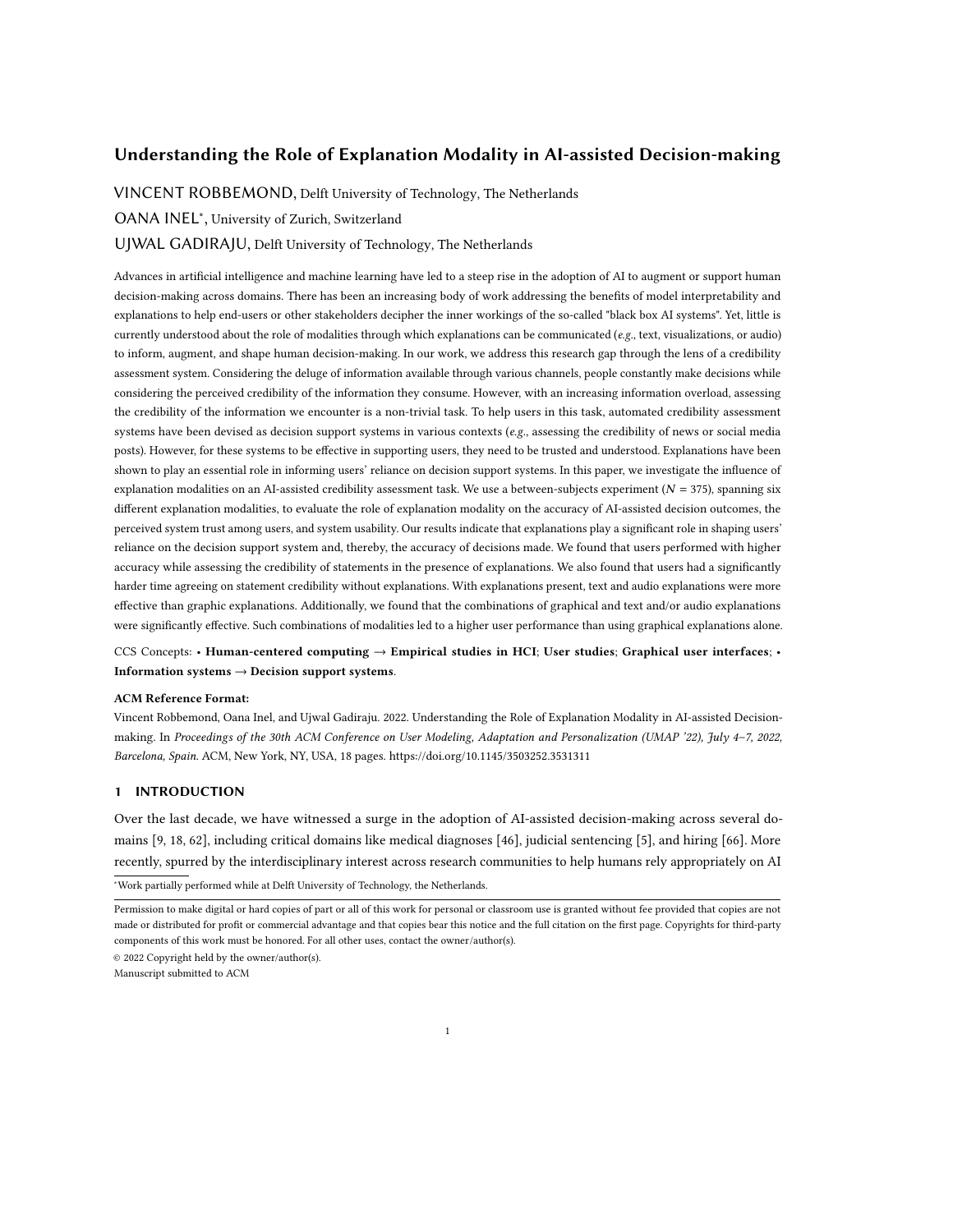systems [\[23,](#page-14-3) [28\]](#page-15-1), researchers in the field of explainable AI (XAI) have proposed different methods to use explanations and aid the interpretability of complex decision-support systems [\[39,](#page-15-2) [40,](#page-15-3) [42\]](#page-15-4).

Concomitant with this growth in the adoption of AI systems is the constant need for people to make decisions based on the deluge of information we are exposed to [\[41\]](#page-15-5). The Web provides a plethora of information and continues to grow in size. Unfortunately, aside from a large amount of valuable information, the Web is also a source of false information. The rapid increase in fake news has become a widespread problem globally [\[37\]](#page-15-6), and the diffusion of misinformation online has been shown to harm people's decision-making [\[68\]](#page-16-2). To make good decisions, we need to be able to assess or reflect on the credibility of the information we consume online.

Fact checking websites like Snopes $^1$  $^1$  and Politifact $^2$  $^2$  aim to provide reliable sources on the web, decreasing the fact-checking workload for individuals. Journalism deals with this at a professional level, producing and distributing information based on facts, albeit not devoid of biases [\[44\]](#page-15-7). Considering the ever-increasing stream of information produced on the internet, the task of finding and filtering information and assessing its credibility is challenging [\[33\]](#page-15-8). Scaling the credibility assessments is even harder, given the growth rate of misleading and false information being produced online [\[69\]](#page-16-3). To this end, tools have been developed to (partly) automate this process [\[1,](#page-13-0) [15,](#page-14-4) [24,](#page-14-5) [71\]](#page-16-4). Crowdsourcing has also helped address scalability issues regarding expert fact-checking. Recent works have demonstrated that adequately aggregated non-expert crowd worker assessments correlate well with expert assessments [\[35,](#page-15-9) [53\]](#page-16-5).

To make automated credibility assessments comprehensible for end-users and stakeholders, prior work proposed using explanations alongside such assessments [\[50–](#page-15-10)[52\]](#page-16-6). Yet, little is currently understood about the role of explanation modalities (e.g., text, visualizations, or audio), to inform, augment, and shape human decision-making. Addressing this research gap, in this paper, we investigate the influence of explanation modality on AI-assisted decision-making through the lens of an automated credibility assessment system. This system assesses the credibility of statements (i.e., or claims) made online and subsequently explains this assessment in different modalities. We explore different explanation modalities' effectiveness and users' trust in the automated credibility assessment system. We set out to answer the following research questions:

RQ1: How do different explanation modalities corresponding to a credibility assessment system influence the perceived credibility of statements?

RQ2: How do different explanation modalities corresponding to a credibility assessment system influence the perceived trust and user engagement with the system?

To answer our research questions, we designed and deployed a between-subjects user study ( $N = 375$ ) with six conditions — a control condition in which users rate the credibility of a statement without AI-assisted support and five conditions in which users rate the credibility of a statement with AI-assisted support. More precisely, while performing the assessments in the latter cases, users were assisted by a credibility assessment system that included explanations in different modalities. Users were asked to label a statement on a scale from '1: Not Credible' to '100: Credible'. Additionally, we gathered information on the participants' affinity for interacting with technology, trust in, and usability of the credibility assessment system.

Our results indicate that explanations play a significant role in shaping users' reliance on the decision support system and, thereby, the accuracy of decisions made. We found that users, when being presented with explanations, had a higher degree of agreement and performed with a higher accuracy on the credibility assessment tasks. From the provided

<span id="page-1-0"></span><sup>1</sup><https://www.snopes.com/>

<span id="page-1-1"></span><sup>2</sup><https://www.politifact.com/>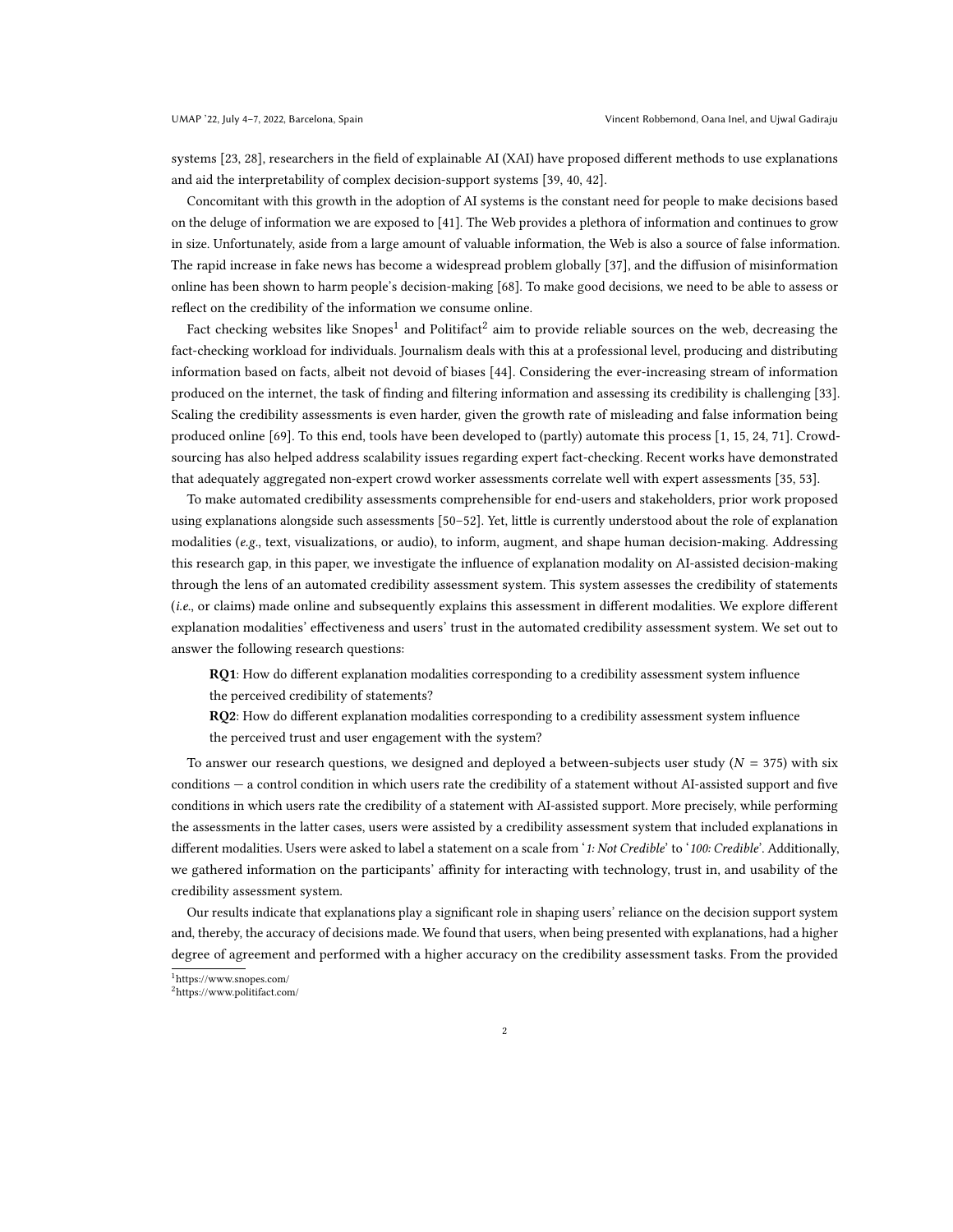explanation types, text and audio explanations significantly outperformed graphic explanations. Additionally, we found that combining graphic with text and/or audio explanations has a significant positive effect on user performance. To promote open science, we publicly share all our data and code.<sup>[3](#page-2-0)</sup> Our findings have important implications for the broader XAI community and inform the design of explanations for future decision support systems.

# 2 BACKGROUND AND RELATED WORK

In this section, we review work on aspects related to credibility assessment and explanations. In Section [2.1,](#page-2-1) we discuss credibility assessment approaches. In Section [2.2,](#page-2-2) we discuss existing explanation-based approaches and their role in credibility assessment. Finally, in Section [2.3,](#page-3-0) we discuss information modalities to provide explanations to end-users.

### <span id="page-2-1"></span>2.1 Credibility Assessment

Credibility entails a multitude of aspects, among which, believability, trustworthiness, reliability, accuracy, fairness, and objectivity [\[3\]](#page-13-1). Thus, a credibility assessment can be described as an estimation of the trustworthiness or believability of something or someone. Research has shown, however, that people have difficulties in understanding and evaluating the veracity of the information they find online [\[20,](#page-14-6) [26,](#page-14-7) [70\]](#page-16-7). Thus, to support and augment human decision-making in terms of credibility assessment, typical solutions focus on making people reflect on the information they see by providing credibility markers [\[6,](#page-14-8) [30,](#page-15-11) [32,](#page-15-12) [49,](#page-15-13) [74\]](#page-17-1).

In the news domain, Yaqub et al. [\[74\]](#page-17-1) studied people's behavior in sharing news headlines with their social media peers. The news headlines were augmented with one in four credibility indicators (i.e., when either fact-checkers, news media, public, or artificial intelligence techniques dispute the credibility of the headline). Their large-scale online experiment showed that fact-checking systems such as Snopes and Politifact are the most effective in decreasing sharing behavior of false information. A large body of research has also focused on assessing the credibility of tweets [\[6,](#page-14-8) [7,](#page-14-9) [13,](#page-14-10) [25\]](#page-14-11). For instance, Gupta et al. [\[25\]](#page-14-11) introduced a semi-supervised ranking model using SVM-rank to label tweets with credibility scores in real-time. However, the system only uses the data available for the single tweet that is being assessed, disregarding historical or data relevant to the event mentioned in the tweet. Event level credibility assessment on Twitter usually looked into trending topics, which have gathered attention from many users within a relatively short time frame, *i.e.*, users create thousands of posts each minute [\[1\]](#page-13-0).

Literature identified three main components that affect credibility perception of user generated content [\[3\]](#page-13-1): context  $(i.e.,$  environment, topic, and situation); available **features** of the content; and traits and cognitive heuristics of the evaluator (i.e., topical knowledge and the selection of features in making a credibility judgement). According to AlMansour et al. [\[3\]](#page-13-1), existing research focuses more on the content of a tweet and less on the context and evaluator. Thus, in this paper, we focus on these less explored factors to augment users with additional information regarding the tweet and help decide on its credibility. Furthermore, building on top of the results of Jahanbakhsh et al. [\[32\]](#page-15-12), we also use fact-checking services such as Snopes and Politifact to select the tweets that we assess in our study.

# <span id="page-2-2"></span>2.2 Explanations

<span id="page-2-0"></span>Automatically generated explanations supporting the results of machine learning models can help users better understand their output and be more receptive to them [\[29\]](#page-15-14). However, most users of machine learning models are by no means machine learning experts and can have trouble understanding the way these models work [\[56\]](#page-16-8). While some users <sup>3</sup>[https://osf.io/rdbz6/?view\\_only=97d7839f61774b8cb53f529694b45925](https://osf.io/rdbz6/?view_only=97d7839f61774b8cb53f529694b45925)

3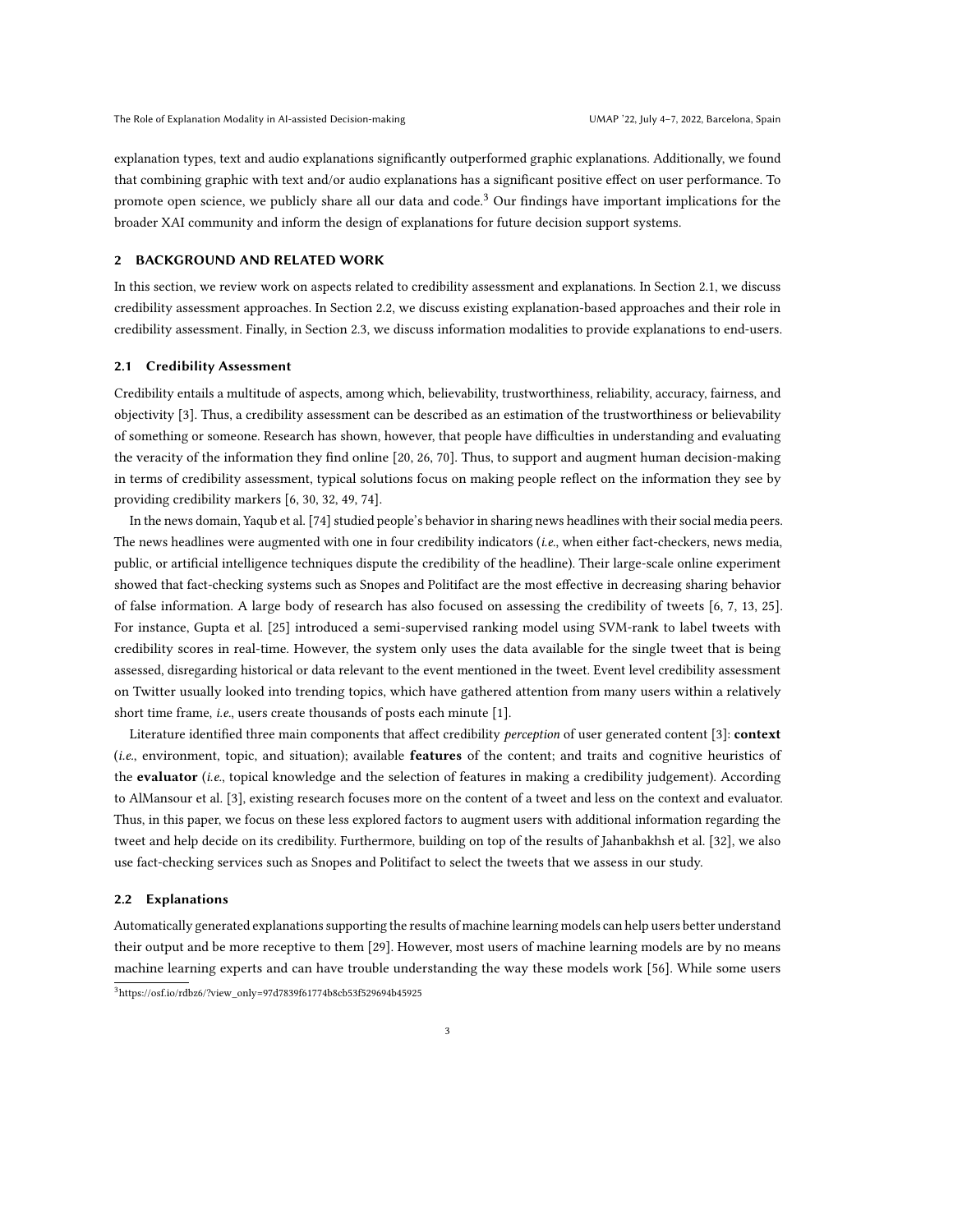may be satisfied with consuming the results of models or receiving advice from AI systems, influencing their decisionmaking, others may want to know the rationale governing such advice to better understand the outcome — a sound understanding can make the model or the advice more likely to be accepted [\[17\]](#page-14-12). There is a growing demand for transparency in machine learning, as the application of these models is becoming increasingly common, while at the same time, models are becoming more complex and are gaining influence [\[43\]](#page-15-15). Explanations can provide this transparency through model-agnostic frameworks that increase understanding of black-box models [\[36\]](#page-15-16), providing input evidence by highlighting words that are key to the decision [\[38\]](#page-15-17), or generating automated (natural language) rationale in real-time [\[16\]](#page-14-13).

Nunes and Jannach [\[45\]](#page-15-18) performed a systematic review of explanations in decision support and recommender systems and derived a taxonomy of explanations. Based on previously proposed explanation purposes in [\[60\]](#page-16-9), three explanation objectives were derived regarding stakeholder goals (i.e., acceptance intention, use intention, among others), user-perceived quality factors (i.e., confidence, ease of use, perceived transparency, among others), and explanation purposes (i.e., effectiveness, efficiency, transparency, among others). This work focuses on four aspects: trust, satisfaction, efficiency, and effectiveness. Trust and satisfaction are user-perceived quality factors — trust refers to the system being perceived as trustworthy, and satisfaction refers to usefulness and usability [\[60\]](#page-16-9). Efficiency and effectiveness are explanation purposes, with efficiency pertaining to helping users make decisions faster and effectiveness to assisting users in making good decisions.

Furthermore, the work by Nunes and Jannach [\[45\]](#page-15-18) and Tintarev and Masthoff [\[61\]](#page-16-10) showed that the result, its decisive features (most influential features for the given result), and the confidence (in the result) are associated with better performance of explanations. To this end, the explanations provided in our task consist of: (1) indicating whether the statement is believed to be credible or not credible (i.e., result); (2) showing the aggregated sentiment and stance of Web articles on this statement, and the article attention words (i.e., decisive features), and (3) showing the percentage of true/false and Web source credibility (i.e., confidence).

A few credibility assessment tools employ explanations as part of their user experience. The FeedReflect tool [\[7\]](#page-14-9) is used as a browser extension that provides visual cues (content highlighting and dimming content from non-mainstream sources) to nudge people to reflect on the feed items credibility. Popat et al. [\[50\]](#page-15-10) automated the assessment of credibility in emerging claims on the internet while providing suitable, user-interpretable explanations from selected sources. The CredEye system [\[51\]](#page-15-19) assesses the credibility of a claim by analyzing relevant Web articles. Explanations are provided as snippets from considered Web sources combined with their trustworthiness. The neural network model DeClarE [\[52\]](#page-16-6) aggregates signals from external evidence articles to assess the credibility of natural language claims and generates explanations by means of decisive features. However, to the best of our knowledge, these systems and explanations have not been assessed from the users' perspective. Thus, in this paper, we study the influence of the explanations generated by the CredEye [\[51\]](#page-15-19) and DeClarE [\[52\]](#page-16-6) tools on the accuracy of human decision-making for credibility assessment.

#### <span id="page-3-0"></span>2.3 Information and Explanation Modality

Information modality refers to how information is presented and, consequently, its effect on how people process this information. In the context of decision-support systems such as recommender systems or classification models, the most common explanation modalities are textual and visual (graphical) [\[8,](#page-14-14) [31,](#page-15-20) [54,](#page-16-11) [59,](#page-16-12) [63,](#page-16-13) [64,](#page-16-14) [72,](#page-16-15) [73\]](#page-16-16). Tran et al. [\[63\]](#page-16-13) used textual explanations to justify recommended restaurants to groups of people. Yang et al. [\[73\]](#page-16-16) studied user's perception of trust in a classification model when augmented with various visualization designs and found that while each visual explanation increased user trust, they could also persuade users to accept wrong classification outcomes.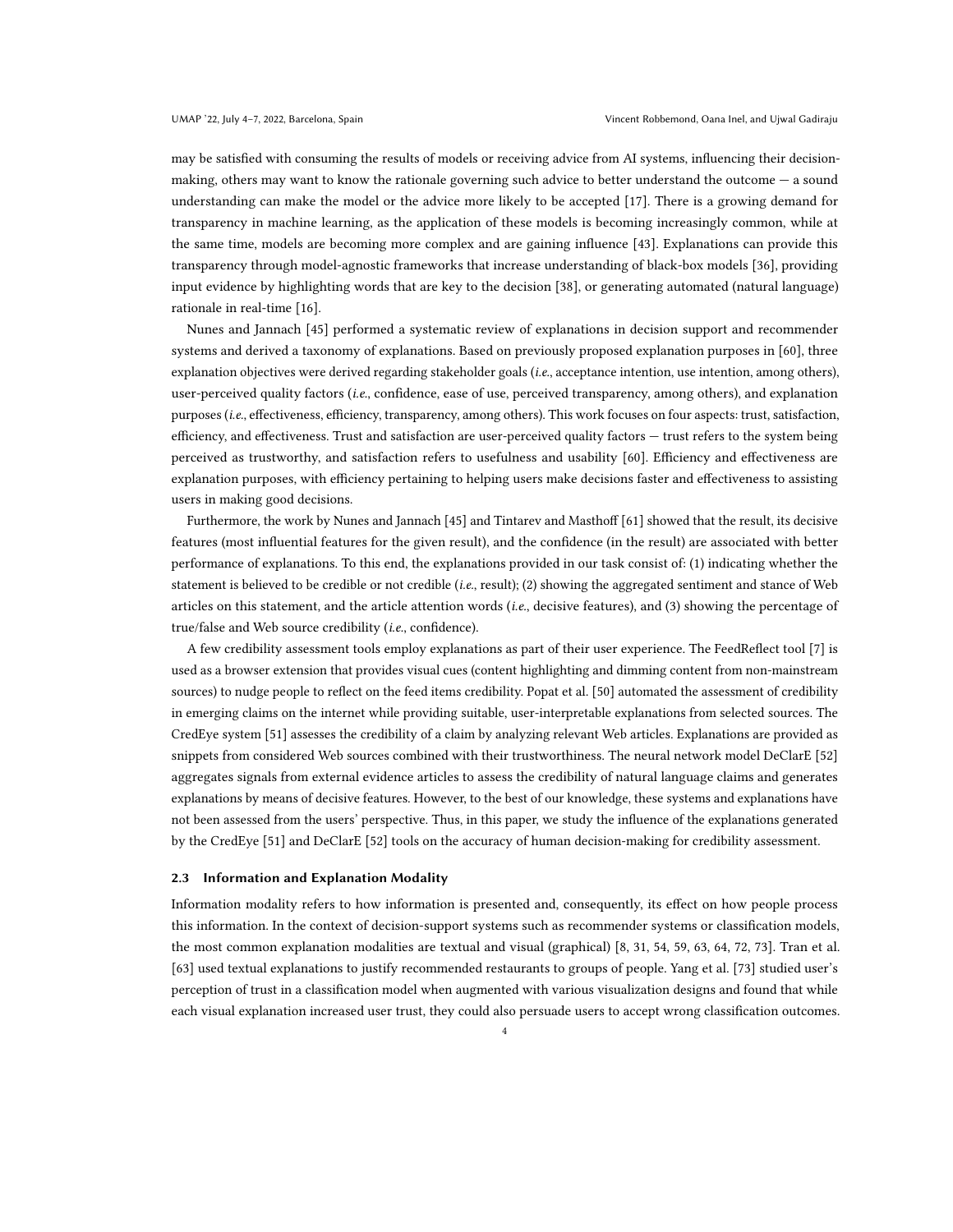Tsai and Brusilovsky [\[64\]](#page-16-14) compared three textual explanations and twelve visual explanations for three similarity-based people recommendation models. They found that visual explanations are preferred over textual ones and lead to better representation of explanation goals, such as scrutability and persuasiveness, among others.

A long-standing line of research in this area is the Cognitive Load Theory (CLT) and the Modality Effect [\[57,](#page-16-17) [58\]](#page-16-18). According to the available models of multimedia learning, cognitive processing of related text and pictures involves selecting and organizing the relevant elements of visual and auditory information. The result is a coherent, unified representation of all aspects processed in the learner's working memory. In essence, CLT argues that limited working memory can be effectively expanded by using more than one presentation modality [\[57,](#page-16-17) [58\]](#page-16-18).

Cao et al. [\[11,](#page-14-15) [12\]](#page-14-16) studied the effect of different modalities (i.e., text, image, speech, and sound) on people's cognitive load and performance in a high-load information presentation scenario. The users played the role of crisis managers after an earthquake. Their task was to communicate the location of victims to rescue workers. The experiment showed that combining text and speech modalities provides the optimal way to present information. In a study on multimodal and interactive explanations in the context of visual question answering (VQA) [\[2\]](#page-13-2), the authors showed that participants' prediction accuracy improved significantly in the presence of explanations when the system was incorrect. Furthermore, participants' explanations ratings indicated their effectiveness in an AI-assisted human-machine collaboration task. Similarly, Park et al. [\[48\]](#page-15-21) found that visual and textual explanations generated by a VQA model were complementary, and in some cases, visual indicators were more explanatory than textual ones and vice versa. Additionally, the authors showed that providing explanations enables humans to assess more accurately whether a system assessment is correct.

The advantages of combining modalities in information presentation have also been shown in the context of in-vehicle information systems [\[10\]](#page-14-17). Participants scored better at driving and secondary tasks, had faster reaction times, and lower cognitive load while presented with multimodal information. The study affirmed the advantages of combining modalities, such as enhanced communication robustness due to redundant or complementary use of modalities. Similarly, Szymanski et al. [\[59\]](#page-16-12) showed that even though study participants preferred graphical explanations, their performance in correctly identifying the reading time of a news article was better when augmented with textual explanations.

To the best of our knowledge, audio explanations have not been explored in the context of decision support systems. However, work in both Cognitive Load Theory and multimedia principles for learning showed that graphics combined with audio designs performed better than graphics combined with text. Thus, based on this insight, we experiment with several explanation modalities (text, graphics, audio) and combinations of those (graphics + text, graphics + audio).

# 3 STUDY DESIGN

The goal of our study is to understand the effects different explanation modalities have on users' perceived credibility of online statements. To achieve this goal and address our research questions, we conducted a between-subjects user study. Thus, in this section, we describe the data (i.e., the statements or claims), the procedure, and the measures of the study.

### <span id="page-4-0"></span>3.1 Task data

For our study, we curated 40 statements (i.e., claims) from the training sets of the CredEye [\[51\]](#page-15-19) and DeClarE [\[52\]](#page-16-6) credibility assessment systems, which have been gathered from Snopes and PolitiFact. Each statement was labeled with a credibility label or stance. We selected the statements such that they were equally divided into four credibility bins, each credibility bin corresponding to a credibility label, i.e., not credible, somewhat not credible, somewhat credible, and credible, resulting in ten statements per credibility bin. We cluster the selected statements into these four bins because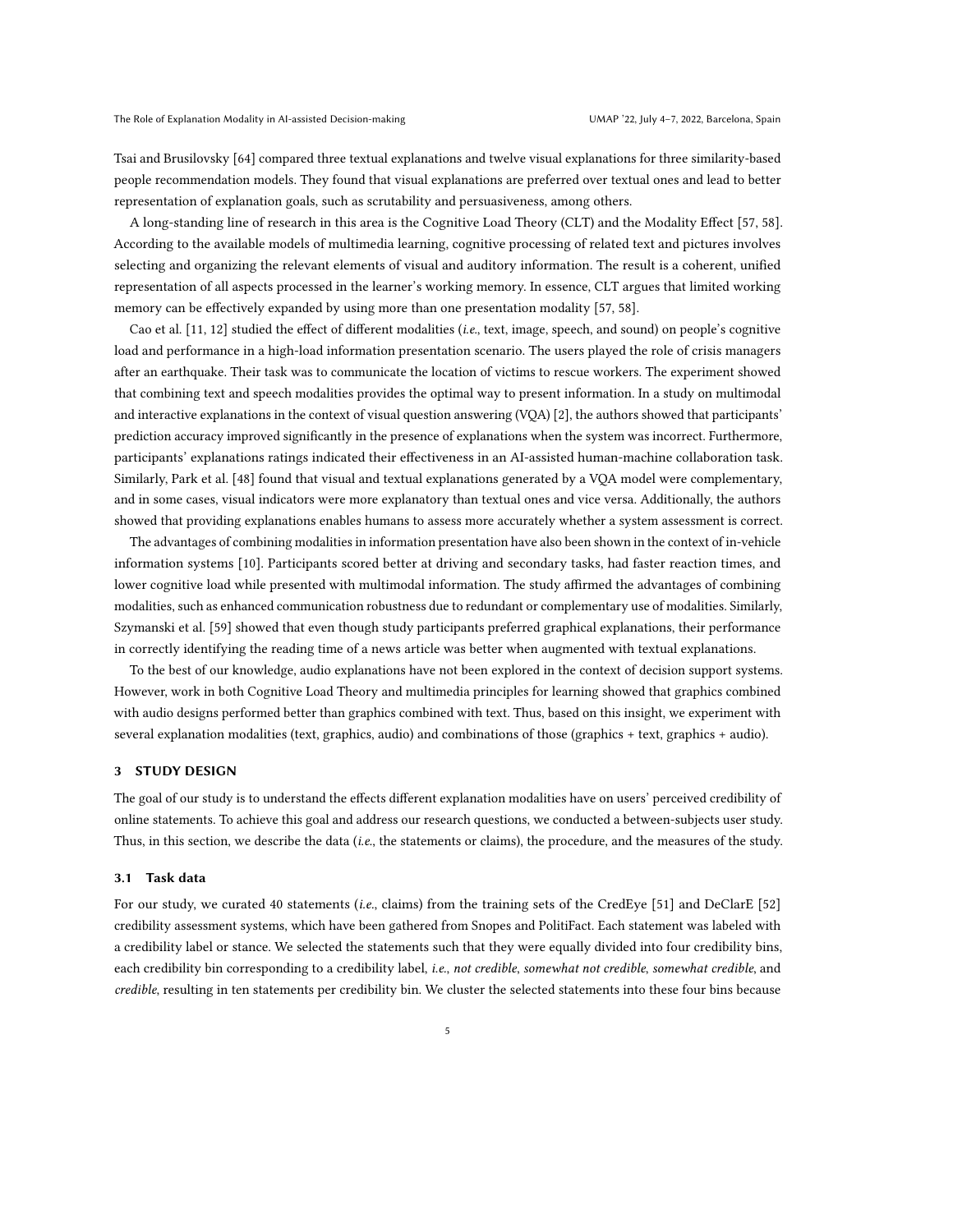it has been shown that more coarse-grained truthfulness scales are preferred in crowdsourcing settings [\[35\]](#page-15-9). The list of all selected statements can be checked in our repository $^4$  $^4$ .

Each statement was assigned a set of values, in line with the credibility bin it belongs to (ground-truth). These values are the parameters used for building the explanations. The following parameters are used in the explanations, based on existing research (see Section [2.2\)](#page-2-2) and the output of the CredEye [\[51\]](#page-15-19) and DeClarE [\[52\]](#page-16-6) credibility assessment systems:

- credibility bin or credibility label: not credible/somewhat not credible/somewhat credible/credible systems classification regarding the statement;
- credibility percentage: [0:25, 26:50, 51:75, 76:100]% refers to the system probability of the statement to be not credible, somewhat not credible, somewhat credible, or credible;
- number of articles considered, number of supporting articles, and number of opposing articles: refers to the total number of web articles that are consulted to check the credibility of the statement, and how many out of these support or oppose the statement;
- average source credibility: [1:100] indicates the average credibility rating of the consulted articles.

Thus, we design our explanations based on the template below (explanation parameters are shown in italics between brackets). An example of such an explanation is shown in Figure [1.](#page-6-0)

The system believes this claim to be <credibility bin/label>.

According to consulted web-sources the probability of this claim to be true is <credibility percentage>. In total <number of articles considered> articles were considered of which <number of supporting articles> indicating this statement is credible and <number of opposing articles> indicating this statement is not credible. The consulted sources have an average credibility rating of *<average source credibility>%*.

#### 3.2 Independent variables

We have a single independent variable, the explanation modality, with six conditions: text, audio, graphical, combination 1 (text + graphical), combination 2 (audio + graphical), and no explanation (i.e., a control group for which no explanation is provided).

The text explanation is based on the template shown in Section [3.1.](#page-4-0) Figure [1](#page-6-0) shows a screenshot of the task user interface that users in this condition received.

The *audio explanation* is generated by first generating the text explanation for that statement the exact same way as for the text explanation described above, and then using the Mozilla TTS  $^5$  $^5$  tool to generate the audio version of the text explanation. Mozilla TTS is an open-source Text-to-Speech tool that provides pre-trained, high-quality models. We selected the pre-trained Tacotron2 model with the LJSpeech dataset (English), which has good performance on both long and short sentences, given that our explanations contain a mix of those. Figure [3](#page-6-1) shows a screenshot of the task user interface that users in this condition received.

The graphical explanation is generated by using the same credibility assessment parameters (shown in Section [3.1\)](#page-4-0) of the statement to generate graphs with the ChartJS library.<sup>[6](#page-5-2)</sup> The graphs were designed with accessibility in mind, using

<span id="page-5-0"></span><sup>4</sup>[https://osf.io/rdbz6/?view\\_only=97d7839f61774b8cb53f529694b45925](https://osf.io/rdbz6/?view_only=97d7839f61774b8cb53f529694b45925)

<span id="page-5-1"></span><sup>5</sup><https://github.com/mozilla/TTS>

<span id="page-5-2"></span><sup>6</sup><https://github.com/chartjs/Chart.js>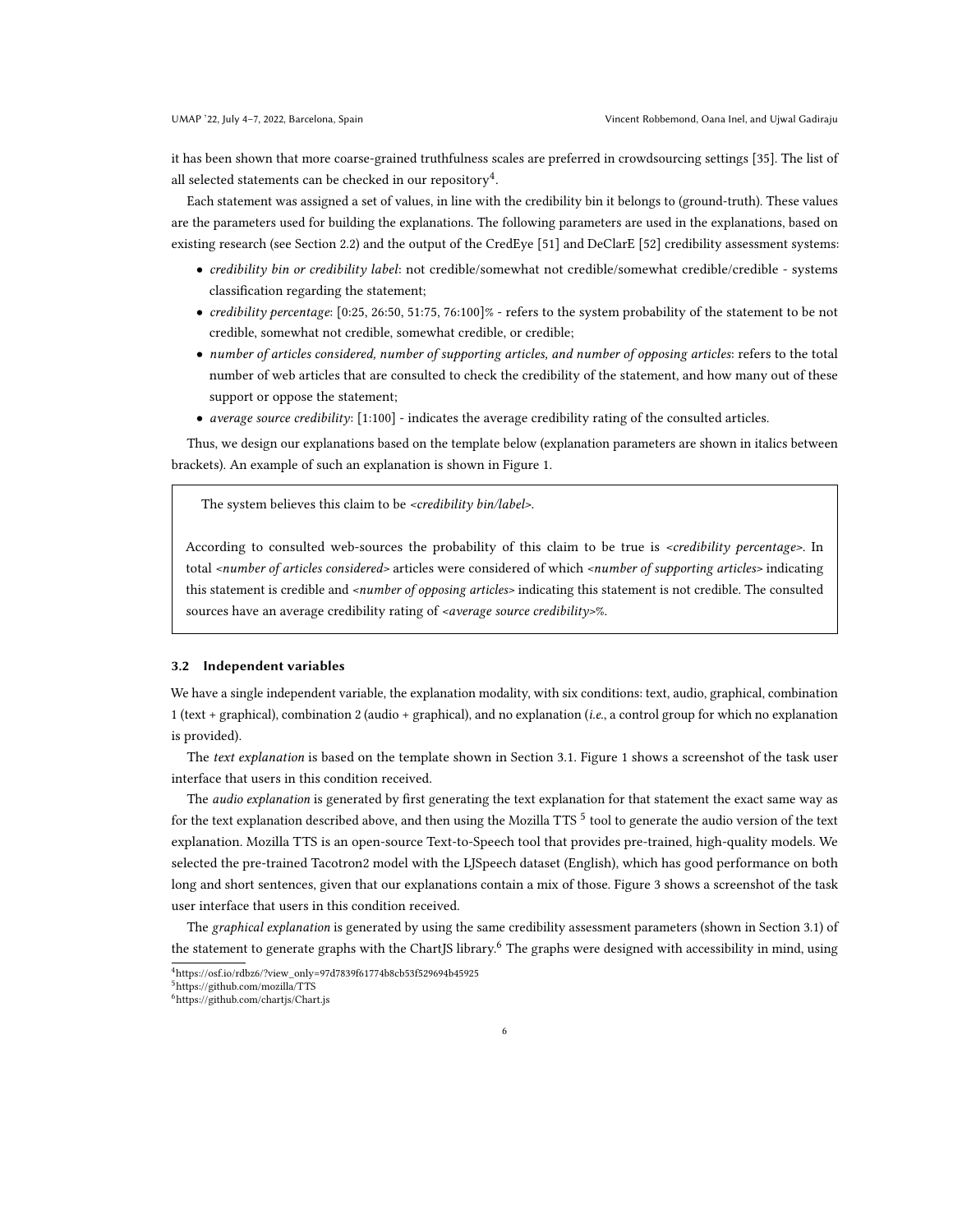a colorblind-friendly color scheme. The explanation consists of three components; a bar chart depicting the credibility percentage; a pie chart depicting the number of articles considered, number of supporting articles, and number of opposing articles; and a bar chart depicting the average source credibility. Figure [2](#page-6-2) shows the graphical explanation which was shown to the participants in this condition.

The  $text+graphical condition consists of the exact contents of the text and graphic explanations and was created by$ combining the text and graphic components described above.

The graphical+audio condition consists of the exact contents of the audio and graphic explanations and was created by combining the audio and graphic components described above.

<span id="page-6-0"></span>

Fig. 1. UI text explanation. The South State State State State State State State State State State State State State State State State State State State State State State State State State State State State State State Sta

<span id="page-6-2"></span>

Fig. 3. UI audio explanation.

#### <span id="page-6-1"></span>3.3 Measured Variables

Statement credibility. The participants rate the credibility of each statement on a range from 1: Not Credible to 100: Credible. We used this scale to align with the output of the credibility assessment tools.

Affinity for technology. The Affinity for Technology Interaction (ATI) scale was used to assess user propensity towards interacting or engaging with technology. The 9-item ATI questionnaire is seen as "a core personal resource for users' successful coping with technology" [\[4,](#page-14-18) [21\]](#page-14-19). Each item was annotated on a Likert scale, from 1: Completely Disagree to 6: Completely Agree.

User engagement. We used the User Engagement Scale (UES) questionnaire to measure self-reported user engagement with the credibility assessment task interface across various dimensions [\[47\]](#page-15-22). We used the short version of the questionnaire, UES Short Form, to evaluate the following factors: (1) the focused attention (feeling absorbed in the interaction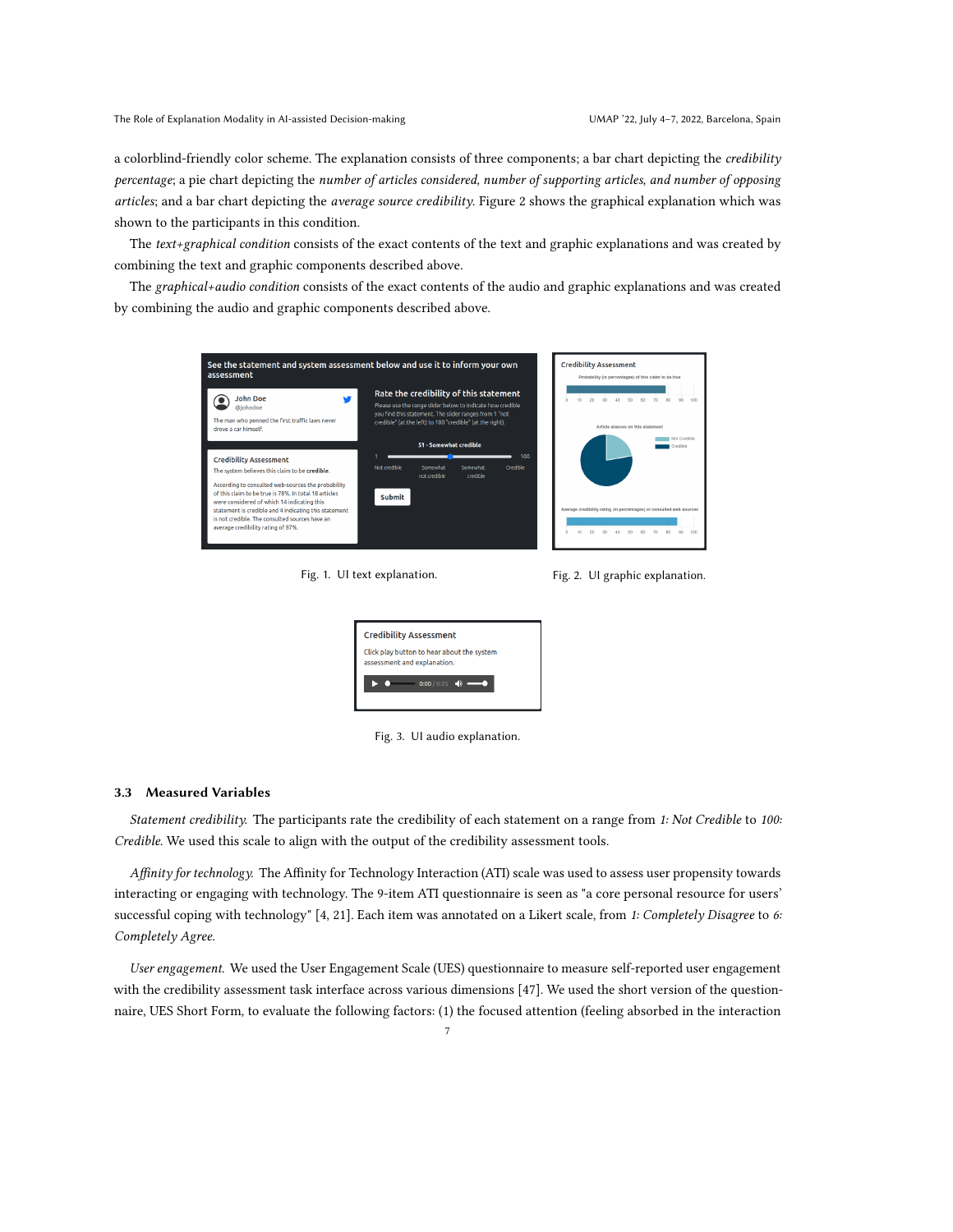and losing track of time) and (2) the perceived usability (negative effect experienced as a result of the interaction and the degree of control and effort expended). We evaluated these two factors because they are directly related to the explanation goals we are interested in, namely satisfaction, efficiency, and effectiveness, for which we are evaluating the different explanation modalities. The questionnaire consists of a 6-item list annotated on a Likert scale from 1: Strongly Disagree to 5: Strongly Agree.

User trust in automation. We used the Trust in Automation (TiA) questionnaire [\[34\]](#page-15-23) to measure the level of trust in an automated solution (in this case, the system's credibility assessment). It consists of 19 items annotated on a Likert scale from 1: Strongly Disagree to 5: Strongly Agree.

### <span id="page-7-1"></span>3.4 Task Setup and Procedure

We used the Prolific $^7$  $^7$  crowdsourcing platform to publish our task and collect data. When participant decided to take part in our study by clicking the "Open study link in a new window" button, they would be taken to a website where we deployed our task as a web application. The link contains a unique and anonymous identifier for the participant and session, to identify successful submissions.

The participants were first greeted with a brief introductory text explaining their task and an informed consent. Then, participants were first asked to answer three non-mandatory demographic questions related to their age, gender, and education level and rate the items in the Affinity for Technology Interaction (ATI) scale.

Upon completing the ATI questionnaire, the participants were asked to assess the credibility of four statements. For each participant, the statements were randomly selected from our dataset (see Section [3.1,](#page-4-0) one statement from each credibility bin. Then, each participant was assigned to one of our six conditions (control group, text explanation, audio explanation, graphic explanation, text+graphic explanation or audio+graphic explanation). For each statement, the participant had to rate the credibility of the statement by setting a slider (with steps of 1) to a value between 1 (not credible) and 100 (credible). A single statement was presented at a time, with the next one showing after the previous assessment was submitted. The statements appeared in random order for each participant.

After rating the credibility of the statements, the participants were asked to complete the User Engagement Scale (UES) and then the Trust in Automation (TiA) questionnaire. Finally, the participants were shown the completion page and given the option to submit their submissions. When the submit button was clicked, participants were taken back to the Prolific page with a completion code marking the successful completion of the task.

To ensure submission quality, three attention checks were included in the task, one each in the ATI, UES, and TiA scales/questionnaires. These attention checks were questions indicating they were attention checks and telling the participant which answer to provide.

#### 3.5 Participants

<span id="page-7-0"></span>We calculated the required sample size  $(N=324)$  by performing an apriori power analysis using the G\*Power [\[19\]](#page-14-20) tool. To ensure high-quality study submissions, we required participants on the Prolific platform with an approval rate of at least 90% and English as primary language. In total, 418 people participated in our study, and 375 were approved (24 stopped before completing and 19 were rejected). Approved participants received payment in line with £7.56/hour. <sup>7</sup><https://www.prolific.co/>

8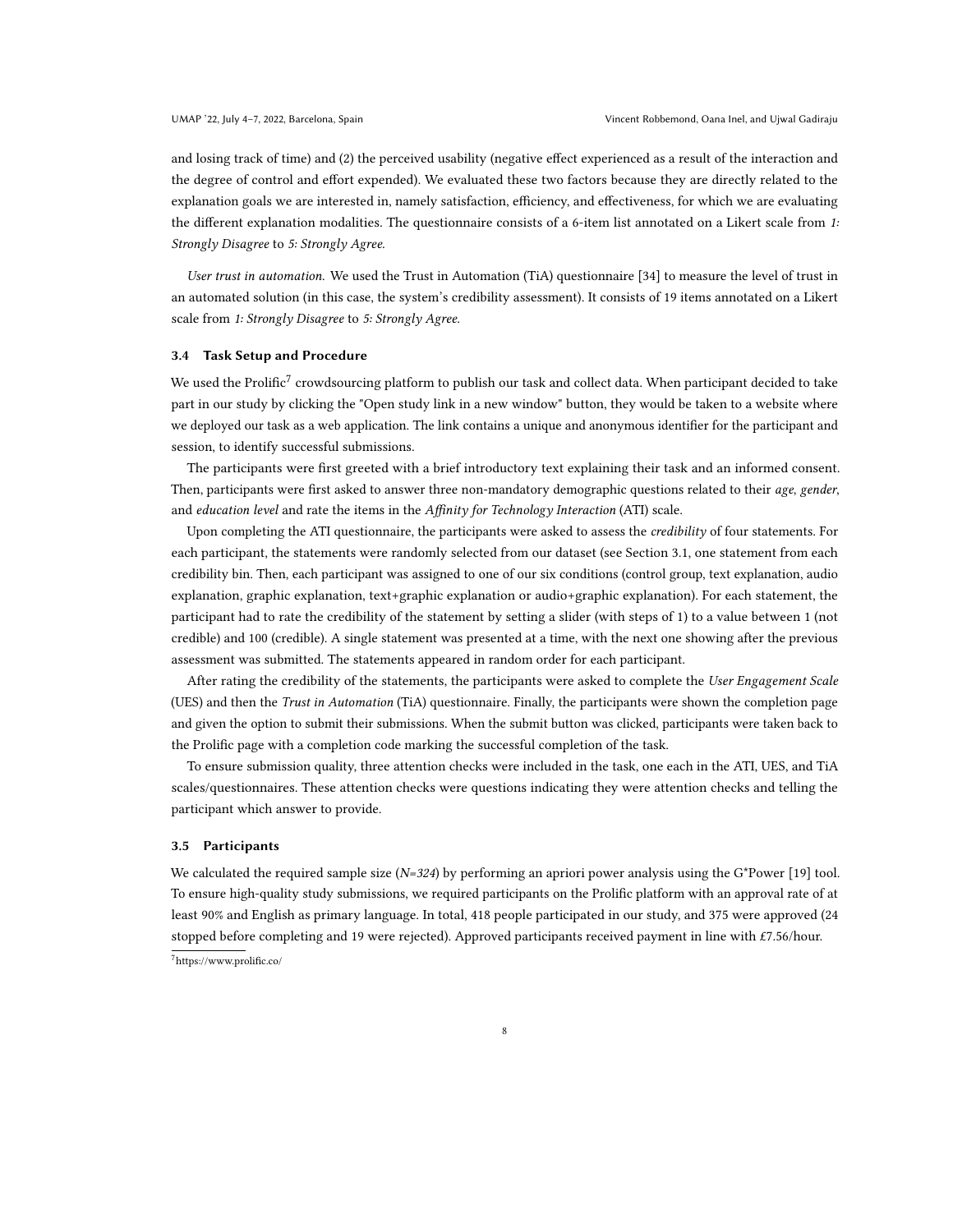3.5.1 Demographics of approved participants. Of the participants, 292 identified as female, 71 as male, and 12 as other. Participants are distributed across all age ranges, but the majority of the participants are between 18 and 27 years old, namely 233 (62%) (28-37: 86, 38-47: 36, 48-57: 13, 58+: 5, no answer: 2). The majority of our participants had either a high school (37%) or a bachelor's degree (39%). A smaller fraction of participants had a master's degree (13%) or vocational training (6%), while 5% had either less than a high school degree, a doctoral degree, or chose not to respond.

# 3.6 Pilot

A pilot study was set up with the following goals in mind: (1) to determine the time needed for participants to complete the survey and set up appropriate payment [\[14\]](#page-14-21), (2) to receive early participant feedback [\[22\]](#page-14-22), and (3) to test our task system. The pilot experiment procedure followed the procedure in Section [3.4.](#page-7-1) A total of 10 participants (2 per condition) with English as first language were recruited on Prolific. All 10 participants successfully completed the study without any errors, so no significant changes to the task or system were deemed necessary. To make the system clearer to interact with, small changes regarding the presentation of the user controls on the task interface were made.

## 3.7 Statistical Tests and Analysis

During initial data exploration, we perform linear regressions on metrics of interest. We used the non-parametric Kruskal-Wallis test because our data fails the normality assumption. A significant test result for the Kruskal-Wallis test only indicates whether at least one sample is statistically significantly different than the rest, but does not indicate which. To identify the statistically significant differences, we perform a post-hoc analysis using the Mann-Whitney U test. We apply the Bonferroni and Holm-Bonferroni corrections (with  $p < \alpha/m$  being  $p < 0.0033$ , where m refers to the number of repeated measures, namely 15) to account for repeated measures. For our statistical analysis we used the NumPy [\[27\]](#page-14-23), SciPy [\[67\]](#page-16-19), statsmodels [\[55\]](#page-16-20), and Pingouin [\[65\]](#page-16-21) Python packages.

#### 4 RESULTS

We now present the results of our study. Participants were assigned an explanation modality at random, in a balanced manner (we had between 57 and 80 participants per condition, with the maximum number of participants in the control condition) (see Figure [4](#page-9-0) for exact numbers). We recall here that perceived credibility was measured on a scale from 1 to 100, divided into 4 bins: "not credible" [1,25], "somewhat not credible" [26,50], "somewhat credible" [51,75], and "credible" [76,100].

The statements used in our study were balanced with respect to their credibility bins. One would, therefore, expect the mean credibility score across all tasks to be around 50. However, as shown in Figure [4a,](#page-9-0) we found that the highest mean credibility score across all explanation modalities was well below 50. This suggests an overall tendency for participants in our study to label the statements as less credible across all conditions. We also observed that the audio explanation modality corresponded to the highest average credibility rating, 43.9, while the graphic modality corresponded to the lowest average credibility modality.

Looking at the accuracy of decisions made by users on assessing the statement credibility, the percentages of correctly labeled statements for each modality were found to be: text 47.2%; audio 55.6%; graphic 38.6%; graphic+text 49.6%; graphic+audio 55.3%; control 34.1%. We carried out multiple chi-square tests of independence to examine the relation between the explanation modalities and the accuracy of the decision reached. The results from the corresponding chi-square tests are presented in Table [1.](#page-9-1)

9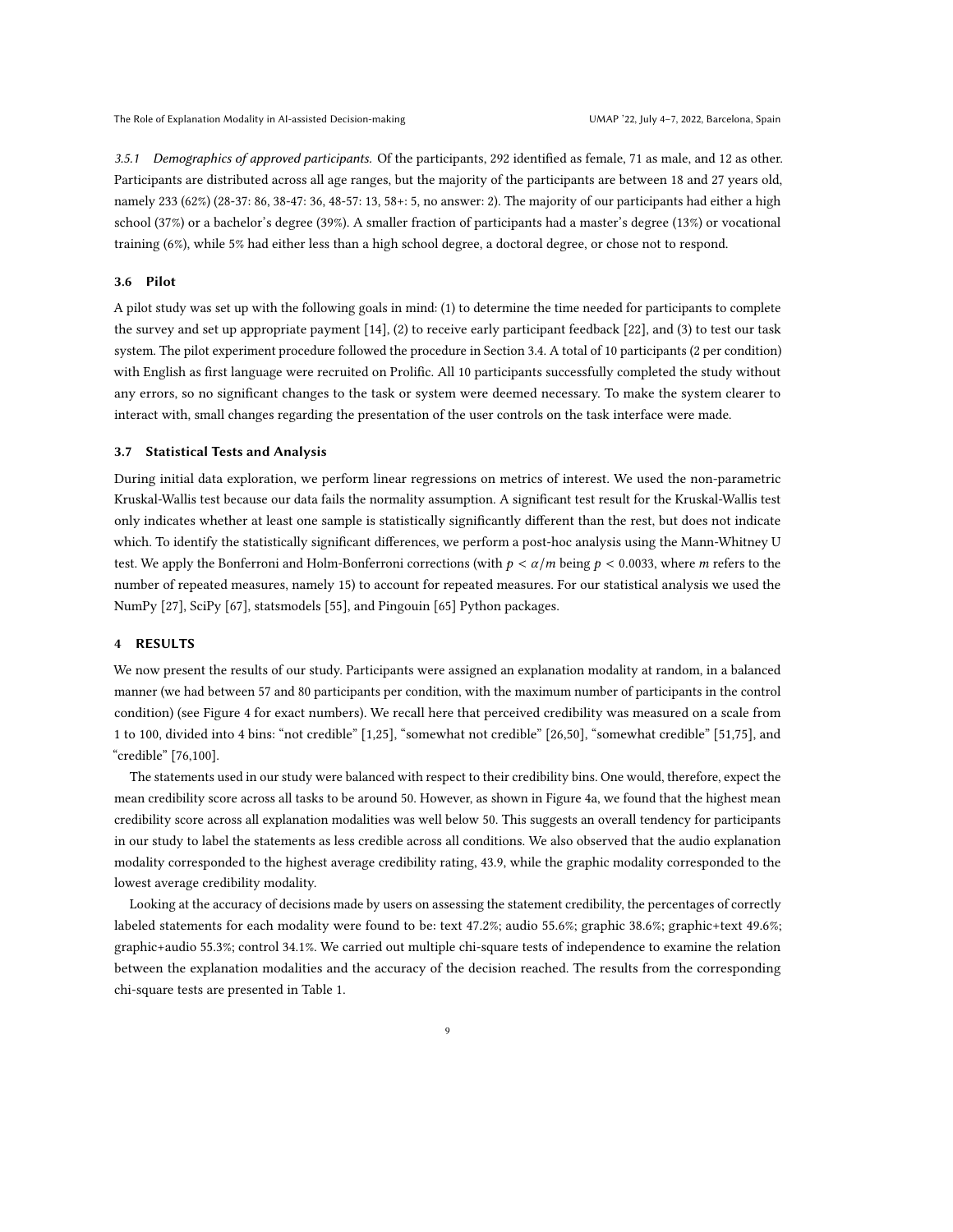<span id="page-9-1"></span>

| Modality      | $\tilde{\chi}^2$ Statistic $p-value$ |               |
|---------------|--------------------------------------|---------------|
| t vs. c       | 9.49                                 | 0.002         |
| a vs. c       | 24.57                                | $7.15e^{-07}$ |
| g vs. c       | 0.99                                 | 0.32          |
| $g+a$ vs. $c$ | 23.57                                | $1.20e^{-06}$ |
| $g$ +t vs. c  | 13.19                                | 0.0002        |

UMAP '22, July 4–7, 2022, Barcelona, Spain Vincent Robbemond, Oana Inel, and Ujwal Gadiraju

| Credibility       | Effect          | Significance |
|-------------------|-----------------|--------------|
|                   | text > control  | p < 0.05     |
| Credible          | audio > control | p < 0.005    |
|                   | $g+a$ > control | p < 0.01     |
|                   | $g+t$ > control | p < 0.05     |
| Somewhat credible | audio > control | p < 0.001    |

Table 1. Results from chi-square tests of independence to examine the relation between different explanation modalities with respect to the control condition. Statistically significant p-values after Bonferonni correction are indicated in **bold** for  $p < .001$ .

Table 2. Significant effects of explanation modality on perceived credibility.

<span id="page-9-0"></span>

Fig. 4. Boxplots of credibility values given by participants, grouped by explanation modality. Means shown as white dots and medians shown as horizontal lines inside the boxes. t: text ( $N = 62$ ), a: audio ( $N = 58$ ), g: graphic ( $N = 57$ ), g+a: graphic+audio ( $N = 57$ ), g+t: graphic+text ( $N = 61$ ), c: control ( $N = 80$ ).

We found a significant difference in the assessments between the explanation modalities used for the "Credible" ( $p < 0.0005$ ), "Somewhat credible" ( $p < 0.01$ ), and "Not credible" ( $p < 0.05$ ) statement groups using Kruskal-Wallis tests (see Table [2\)](#page-9-1).

Figure [4c](#page-9-0) depicts the credibility ratings for the statements in the overall not credible range [1-50] and Figure [4b](#page-9-0) for those in the overall credible range [51-100]. Aside from the control group, we observe a clear division in credibility scores between credible and not credible statements. The box spread for the control group in both Figures [4c](#page-9-0) and [4b](#page-9-0) indicate users had a harder time agreeing on the credibility of statements when explanations were not provided.

The results of the Kruskal-Wallis test for the overall credible statements group (separated by condition) (H-statistic 38, p < 3.7e-7) and the overall not credible group (separated by condition) (H-statistic 17.5, p < 0.005) indicated significant differences exist between the explanation types. Post-hoc analysis with the Mann-Whitney U test revealed significant differences with the control group for: audio ( $p < 0.000001$ , Cohen's d 0.68), text ( $p < 0.0005$ , Cohen's d 0.55), graphic+audio ( $p < 0.0005$ , Cohen's d 0.6), and graphic+text ( $p < 0.005$ , Cohen's d 0.51). Only the graphic explanations did not result in significantly better credibility assessments. In addition, the audio explanations significantly outperformed the graphic explanations ( $p < 0.05$ , Cohen's d 0.39).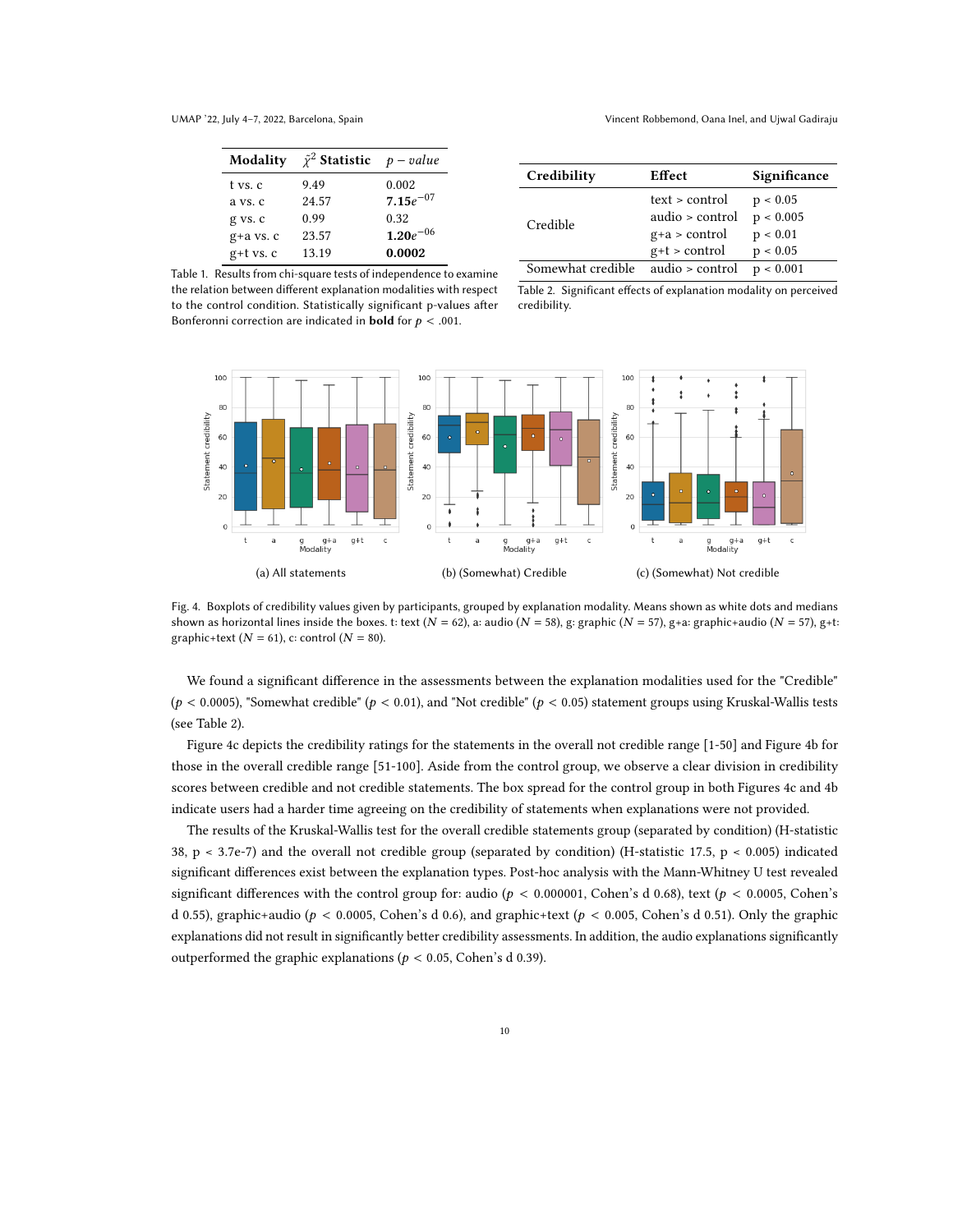The Role of Explanation Modality in AI-assisted Decision-making UMAP '22, July 4-7, 2022, Barcelona, Spain

<span id="page-10-0"></span>

Fig. 5. Boxplots of credibility values given by participants for the different credibility bins, grouped by explanation modality. Means shown as white dots and medians shown as horizontal lines inside the boxes.

For the overall not credible statements, only the graphic+text explanations significantly improved credibility assessments compared to the control group ( $p < 0.05$ , Cohen's d 0.51), a notable result is text explanations ( $p = 0.55$ , Cohen's d 0.49).

# 4.1 Agreement with the System

Initial analysis shows there is a positive correlation between system credibility assessment and user-perceived credibility in the presence of explanations. The control group showed the same correlation, although to a much lesser extent. User perceived credibility also converged with system assessment as users were exposed to more statements/explanations, i.e., users tended to have a higher chance of agreeing with the system the more statements they were rating. The overall accuracy of the users' decision while rating the first statement was 35.5%, rising to 63.2% by the fourth statement. This phenomenon was strongest for users who initially were more skeptical of the system, i.e., their first assessment differed a lot from the system, while by their fourth assessment, they tended to mostly agree.

### 4.2 Perceived Credibility

We now analyze whether the explanation modality influences perceived credibility. We compare user assessments using the Kruskal-Wallis test, Bonferroni corrected for multiple comparisons. We look at each credibility bin separately, starting with the "credible" bin. The H-statistic of 24.7 with a p-value of 0.00015 indicates there is a significant difference between the explanation types. An overview of the data can be found in the first boxplot of Figure [5.](#page-10-0)

Both the mean and median statement credibility are the lowest in the control group, falling in the "somewhat not credible" bin, indicating that without an explanation present, credible statements are more likely to be perceived as not being credible. In contrast, credible statements with audio explanations present have the highest credibility rating at 66.7, with text, graphic+text, graphic+audio very close. For all explanation types, the lowest credibility rating given is 1, and as stated earlier, both graphic and graphic+audio have not scored above 98 and 95, respectively. Additionally, the average credibility rating for none of the explanation types is in the "credible" bin, they are all below 76, with the average being the lowest for the group without an explanation.

When performing post-hoc analysis with the Mann-Whitney U test, these findings were solidified with a significant difference shown between the control group and the text ( $p < 0.002$ , Cohen's d 0.66), audio ( $p < 0.005$ , Cohen's d 0.71), graphic+text ( $p < 0.05$ , Cohen's d 0.62), and graphic+audio ( $p < 0.01$ , Cohen's d 0.67) groups.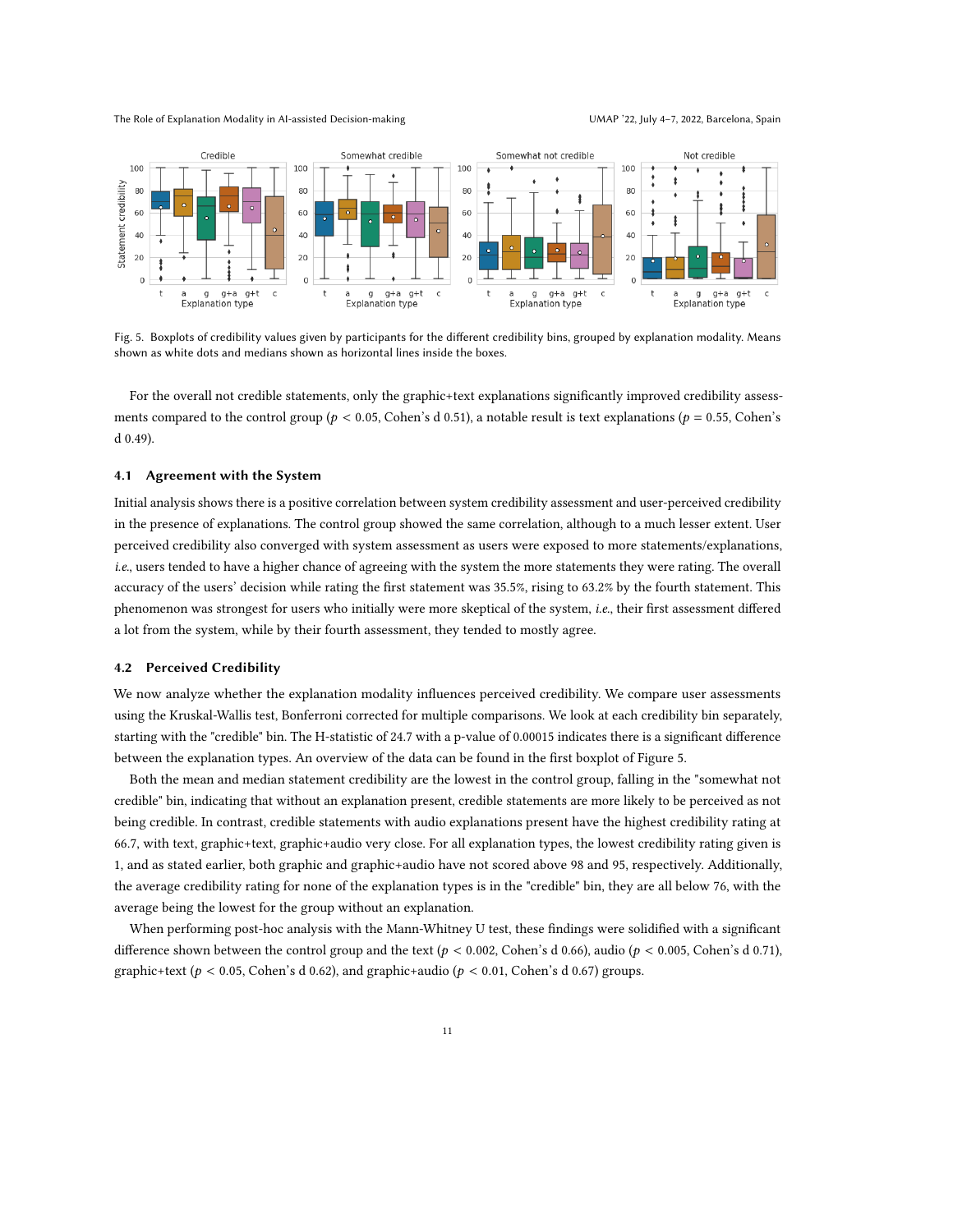Moving on to the somewhat credible bin, for which the data overview can be found in the second boxplot displayed in Figure [5.](#page-10-0) All group means are within the ground-truth credibility bin (somewhat credible), except for the control group, which has a mean credibility score in the somewhat not credible group. This indicates that explanations are helping users make more accurate decisions for somewhat credible statements, which is in line with the accuracy numbers mentioned at the beginning of this section. The Kruskal-Wallis results for the somewhat credible statements grouped by explanation type are H-statistic of 15.7 with a p-value of 0.008, indicating there is a significant difference between the explanation types.

Comparing the credible and somewhat credible graphs in Figure [5,](#page-10-0) we note a few differences. The credibility scores for the text explanations have a lower mean and median, which is to be expected as the ground-truth expects scores on the interval [51-75] while the credible bin interval is at [76-100]. However, for the somewhat credible statements, the spread in credibility scores also seems larger, indicating users were less sure about the credibility of somewhat credible statements vs. the credible statements. The inverse, however, seems true for the audio explanations and the control group, where there is a smaller spread on the somewhat credible statements. The graphic,  $g+a$ , and  $g+t$  explanations show similar data on both the credible and somewhat credible, albeit with a slightly lower mean/median for the somewhat credible statements (which is to be expected).

Post-hoc analysis with the Mann-Whitney U test revealed that only the audio explanations were significantly different from the control group ( $p < 0.005$ , Cohen's d 0.66).

The Kruskal-Wallis results for the somewhat not credible and not credible statements grouped by explanation type indicated there is no statistical significance difference between groups (somewhat not credible: H-statistic =  $8.8$ ,  $p =$ 0.12, not credible: H-statistic =  $13.4$ , p = 0.02).

### 4.3 Trust in Automation

Initial analysis shows there is a positive correlation between user agreement with the system and their trust scores. Users with a higher trust score in the TIA questionnaire converged with the system assessments. For the control group, however, the correlation is less stronger.

Next, we applied the Kruskal-Wallis test on the questionnaire answers separated in 6 groups (5 modality types and 1 control group). The results indicate that there is no statistically significant difference between the explanation types and the total TiA score (H-statistic = 7.05, p-value = 0.22). We then did an analysis of only the trust score component of the TIA questionnaire. Again, we found no statistically significant difference between the modality groups (H-statistic = 6.56, p-value = 0.26). These results indicate that users' trust is not affected by the explanation modality.

#### 4.4 User Satisfaction, Efficiency, and Effectiveness

We analyzed the results of the User Engagement questionnaire for user satisfaction, efficiency, and effectiveness. Our analysis shows that there is a positive correlation between user agreement with the system and their UE scores, but only for audio explanations. The control group, along with the text, graphic, and graphic+text groups showed a slight negative correlation in this regard, with no apparent correlation for the graphic+audio explanation.

We found no statistically significant difference between the explanation types and the total User Engagement score (H-statistic = 3.93, p-value = 0.56). Performing the Kruskal-Wallis test on the perceived usability component resulted in an H-statistic of 2.5 with a p-value of 0.78, again showing no significant difference between the modality groups.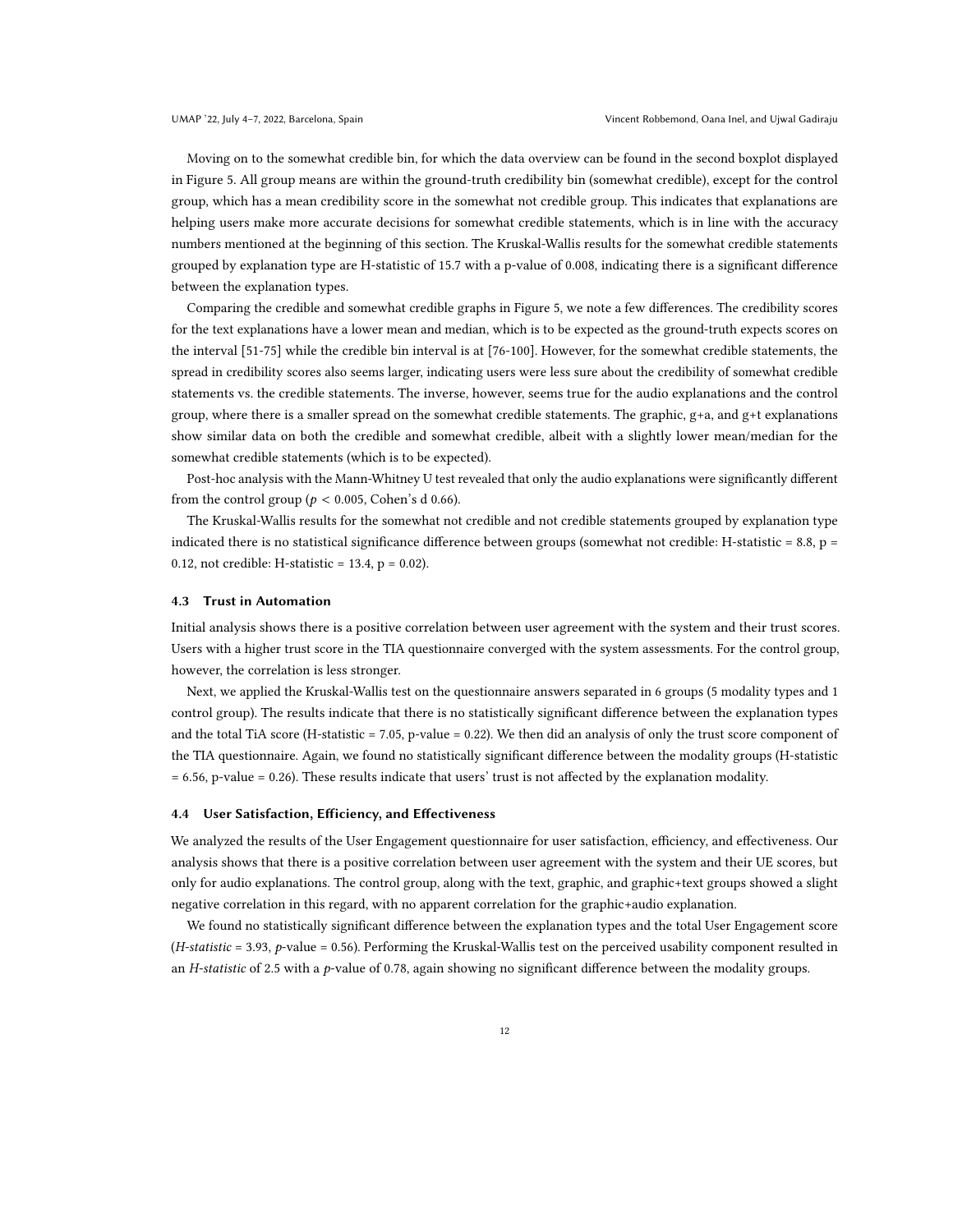# 5 DISCUSSION

We studied the role of explanation modalities in informing, augmenting, and shaping human decision-making in a credibility assessment setting. The overall results show that user accuracy increases significantly in a credibility assessment setting when explanations are provided.

## 5.1 Perceived Credibility

Our main focus was to study the influence of explanation modalities on the accuracy of user decisions on credibility. Addressing our first research question of how different explanation modalities corresponding to a credibility assessment system influence the perceived credibility of statements, we first separated the statements in two equally divided credibility bins, namely the credible bin (range [51,100]) - consisting of the *credible* and somewhat credible statements, and the not credible bin (range [1,50]) - consisting of the not credible and somewhat not credible statements. The graphs in Figure [4](#page-9-0) shows a clear distinction between the *credible* and not credible statements for the users assisted by explanations. The control group, however, looks very similar, with only a slight shift up or down with respect to the ground truth credibility, which indicates that the presence of explanations has a positive effect on the overall users' decision accuracy.

The text, audio, graphic+audio, and graphic+text modalities did not have people agree with the credible ground truth on average. However, they significantly outperformed both graphic and the control group. The control group showed participants were mostly leaning toward labeling the credible statements as being somewhat not credible, again demonstrating the impact of explanations.

Another thing to note is the fact that the graphic explanations were significantly outperformed by the other explanations (except for "not credible" statements), showing the importance of adding another modality to graphic explanations. However, the combinations of graphic+text and graphic+audio had no significant difference to the modality added to the graphic explanation (text and audio). A possible explanation for graphic+audio outperforming the graphic modality could be an increased trust in the system.

For the statements in the credible bin, the median answer value in the control group falls into the "somewhat not credible" bin, while the medians of all treatments that included an explanation fell into the "somewhat credible" bin. The control groups for the other credibility bins were already leaning toward their respective ground-truth credibility bin. This credible bin is also the bin where we almost exclusively see significant results when zooming in with pairwise post-hoc tests, possibly explained because here there was more room for improving the accuracy.

# 5.2 Perceived Trust and Engagement

We also explored the influence of explanation modalities on the users' perceived trust in the system and their engagement with the system, addressing our second research question. Our results showed that the presence of audio explanations increased users' perceived trust and engagement with the system. Consequently, this led to an increased agreement with the system's assessment. Further data analysis, however, revealed that there is no statistically significant difference for user trust and engagement in our decision support system, based on explanation modality. This could be explained by the results found by Wang and Yin [\[72\]](#page-16-15), who found that the explanation that is considered to resemble how humans explain decisions (i.e., counterfactual explanation) does not seem to improve calibrated trust. A way to test this is by measuring three levels of support for participants assessing statement credibility: without a decision-support system; with a decision-support system but without explanations; with a decision-support system with explanations. Research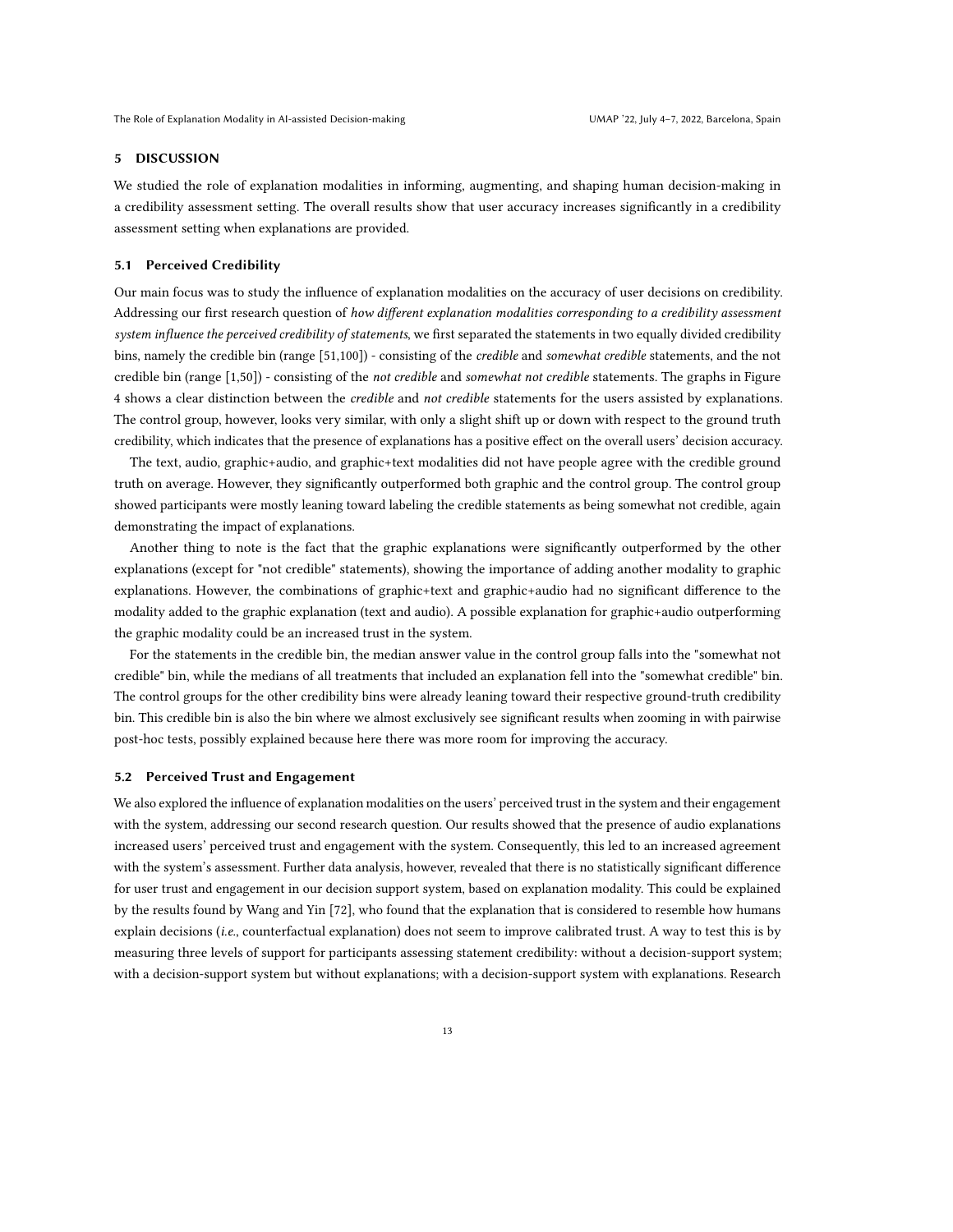done by Yang et al. [\[73\]](#page-16-16) suggests that users without a decision-support system perform worse than users being supported by a decision-support system.

#### 5.3 Limitations and Future Work

We have identified several limitations of our approach. First of all, in our experimental setup, we did not study the influence of explanation modalities in settings where the AI prediction is incorrect. Second, we did not measure the user perceived credibility in setups where the AI prediction is given without being augmented with explanations. However, since our goal was to investigate whether different explanation modalities improve user decision accuracy compared to the control group (where no explanation is given), we only used correct predictions and augmented them with explanations. Future studies could focus on studying the influence of explanations in settings where the predictive model is wrong and mislabels statements' credibility. Such studies would also allow us to investigate how people's perceived trust changes when the credibility assessment tool has unpredictable accuracy. In such cases, more fine-grained assessments of user trust and user engagement (i.e., after rating the credibility of each statement) would be needed. Third, we studied the influence of explanation modalities on a single, straightforward task, namely credibility assessment. Furthermore, our study participants were fairly educated, which could influence their assessments. We argue that future studies could study the influence of various demographic characteristics on human-perceived credibility.

# 6 CONCLUSION

In this paper, we investigated the influence of explanation modality on AI-assisted decision-making, leveraging a credibility assessment system as a lens for our exploration. This allowed us to better understand end-users' perceived credibility and decision accuracy when relying on the credibility assessment system. We designed and motivated our study following principles regarding information modality from the Cognitive Load Theory. Our results indicate that explanations have a significantly positive effect on user performance in assessing the credibility of statements. This is consistent with prior works that have explored the potential of explanations. However, our work expands into understanding the role of modalities of explanations in shaping human decision-making. We found that text and audio explanations were the most effective in increasing users' accuracy in assessing statements' credibility. Additionally, graphical explanations were only effective when combined with either text or audio explanations. In relation to decision accuracy, we found that the accuracy of user decisions increased as they made more assessments (measured across the 4 different decisions each user made).

Users reported increased trust levels when explanations were present and tended to have a higher agreement with the accurate system assessments, especially for the combination of graphic and audio explanations. Audio explanations were the only mode of explanation for which a positive correlation was found between user perceived engagement/usability and system agreement. Our work has important implications for the broader explainable AI (XAI) community, and our findings can inform the future design of AI systems that aim to augment human decision-making.

# REFERENCES

- <span id="page-13-0"></span>[1] M. Al-Qurishi, M. S. Hossain, M. Alrubaian, S. M. M. Rahman, and A. Alamri. 2018. Leveraging Analysis of User Behavior to Identify Malicious Activities in Large-Scale Social Networks. IEEE Transactions on Industrial Informatics 14, 2 (2018), 799–813.
- <span id="page-13-2"></span>[2] Kamran Alipour, Jürgen P. Schulze, Yi Yao, Avi Ziskind, and Giedrius Burachas. 2020. A Study on Multimodal and Interactive Explanations for Visual Question Answering. CoRR abs/2003.00431 (2020). arXiv[:2003.00431 https://arxiv.org/abs/2003.00431](https://arxiv.org/abs/2003.00431)
- <span id="page-13-1"></span>[3] Amal Abdullah AlMansour, Ljiljana Brankovic, and Costas S. Iliopoulos. 2014. Evaluation of Credibility Assessment for Microblogging: Models and Future Directions. In Proceedings of the 14th International Conference on Knowledge Technologies and Data-Driven Business (Graz, Austria) (i-KNOW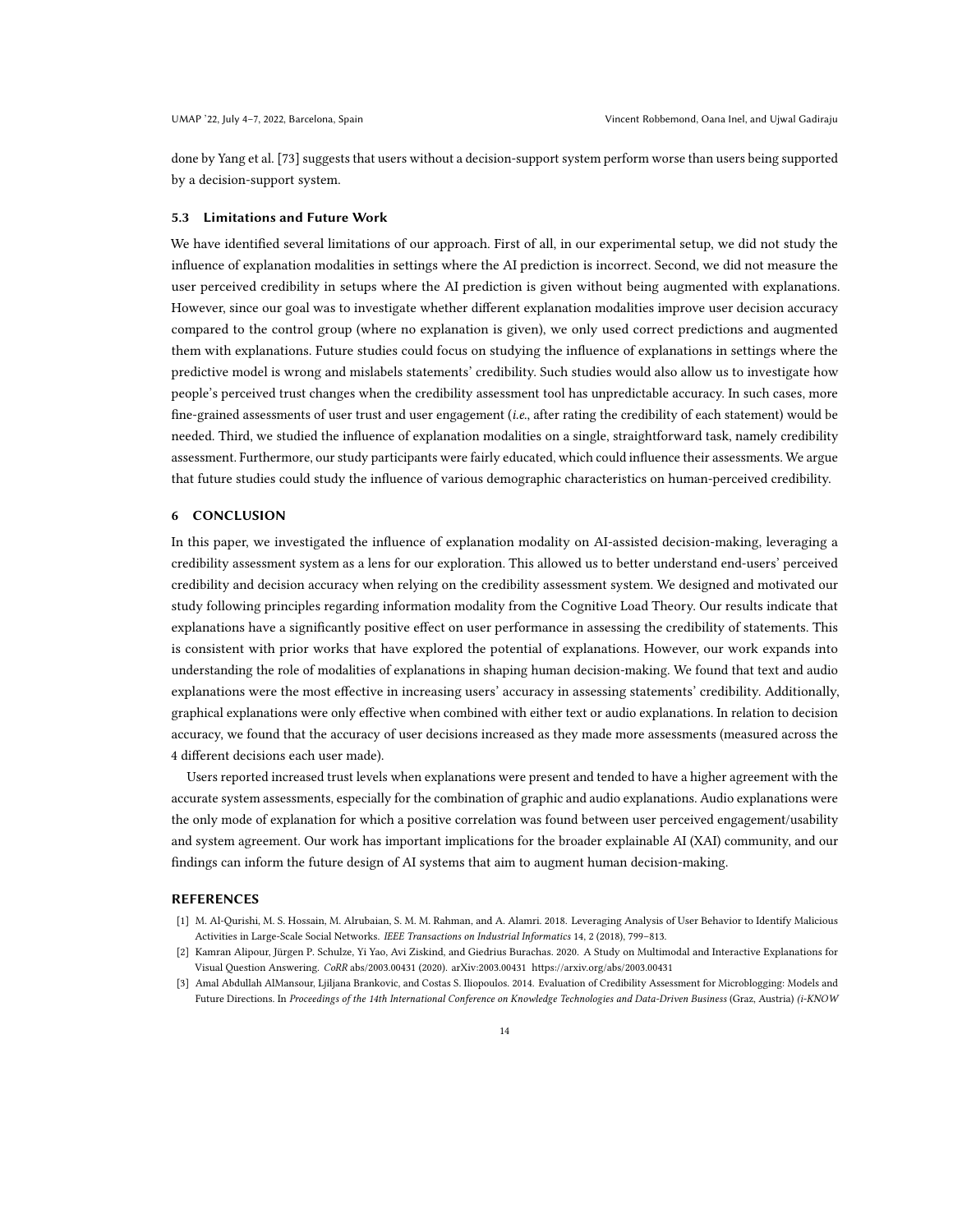The Role of Explanation Modality in AI-assisted Decision-making UMAP '22, July 4-7, 2022, Barcelona, Spain

'14). Association for Computing Machinery, New York, NY, USA, Article 32, 4 pages.<https://doi.org/10.1145/2637748.2638439>

- <span id="page-14-18"></span>[4] Christiane Attig, Daniel Wessel, and Thomas Franke. 2017. Assessing Personality Differences in Human-Technology Interaction: An Overview of Key Self-report Scales to Predict Successful Interaction. In HCI International 2017 – Posters' Extended Abstracts, Constantine Stephanidis (Ed.). Springer International Publishing, Cham, 19–29.
- <span id="page-14-2"></span>[5] Chelsea Barabas, Madars Virza, Karthik Dinakar, Joichi Ito, and Jonathan Zittrain. 2018. Interventions over predictions: Reframing the ethical debate for actuarial risk assessment. In Conference on fairness, accountability and transparency. PMLR, 62–76.
- <span id="page-14-8"></span>[6] Md Momen Bhuiyan, Michael Horning, Sang Won Lee, and Tanushree Mitra. 2021. NudgeCred: Supporting News Credibility Assessment on Social Media Through Nudges. Proceedings of the ACM on Human-Computer Interaction 5, CSCW2 (2021), 1–30.
- <span id="page-14-9"></span>[7] Md Momen Bhuiyan, Kexin Zhang, Kelsey Vick, Michael A Horning, and Tanushree Mitra. 2018. FeedReflect: A tool for nudging users to assess news credibility on twitter. In Companion of the 2018 ACM Conference on Computer Supported Cooperative Work and Social Computing. 205–208.
- <span id="page-14-14"></span>[8] Carrie J Cai, Jonas Jongejan, and Jess Holbrook. 2019. The effects of example-based explanations in a machine learning interface. In Proceedings of the 24th international conference on intelligent user interfaces. 258–262.
- <span id="page-14-0"></span>[9] Carrie J Cai, Samantha Winter, David Steiner, Lauren Wilcox, and Michael Terry. 2019. " Hello AI": uncovering the onboarding needs of medical practitioners for human-AI collaborative decision-making. Proceedings of the ACM on Human-computer Interaction 3, CSCW (2019), 1–24.
- <span id="page-14-17"></span>[10] Yujia Cao. 2010. The Use of Modality in In-Vehicle Information Presentation: A Brief Overview. In Proceedings of the 2nd International Workshop on Multimodal Interfaces for Automotive Applications (Hong Kong, China) (MIAA '10). Association for Computing Machinery, New York, NY, USA, 6. <https://doi.org/10.1145/2002368.2002371>
- <span id="page-14-15"></span>[11] Yujia Cao, Mariët Theune, and Anton Nijholt. 2009. Modality Effects on Cognitive Load and Performance in High-Load Information Presentation. In Proceedings of the 14th International Conference on Intelligent User Interfaces (Sanibel Island, Florida, USA) (IUI '09). Association for Computing Machinery, New York, NY, USA, 335–344.<https://doi.org/10.1145/1502650.1502697>
- <span id="page-14-16"></span>[12] Yujia Cao, Mariët Theune, and Anton Nijholt. 2010. Cognitive-Aware Modality Allocation in Intelligent Multimodal Information Presentation. Springer London, London, 61–83. [https://doi.org/10.1007/978-1-84996-507-1\\_3](https://doi.org/10.1007/978-1-84996-507-1_3)
- <span id="page-14-10"></span>[13] Carlos Castillo, Marcelo Mendoza, and Barbara Poblete. 2011. Information credibility on twitter. In Proceedings of the 20th international conference on World wide web. 675–684.
- <span id="page-14-21"></span>[14] Justin Cheng, Jaime Teevan, and Michael S Bernstein. 2015. Measuring crowdsourcing effort with error-time curves. In Proceedings of the 33rd Annual ACM Conference on Human Factors in Computing Systems. 1365–1374.
- <span id="page-14-4"></span>[15] Nadia Conroy, Victoria Rubin, and Yimin Chen. 2015. Automatic Deception Detection: Methods for Finding Fake News.
- <span id="page-14-13"></span>[16] Upol Ehsan, Pradyumna Tambwekar, Larry Chan, Brent Harrison, and Mark O. Riedl. 2019. Automated Rationale Generation: A Technique for Explainable AI and Its Effects on Human Perceptions. In Proceedings of the 24th International Conference on Intelligent User Interfaces (Marina del Ray, California) (IUI '19). Association for Computing Machinery, New York, NY, USA, 263–274.<https://doi.org/10.1145/3301275.3302316>
- <span id="page-14-12"></span>[17] Alexander Erlei, Richeek Das, Lukas Meub, Avishek Anand, and Ujwal Gadiraju. 2022. For What It's Worth: Humans Overwrite Their Economic Self-interest to Avoid Bargaining With AI Systems. In Proceedings of the CHI Conference on Human Factors in Computing Systems (CHI '22). <https://doi.org/10.1145/3491102.3517734>
- <span id="page-14-1"></span>[18] Alexander Erlei, Franck Nekdem, Lukas Meub, Avishek Anand, and Ujwal Gadiraju. 2020. Impact of algorithmic decision making on human behavior: Evidence from ultimatum bargaining. In Proceedings of the AAAI conference on human computation and crowdsourcing, Vol. 8. 43–52.
- <span id="page-14-20"></span>[19] F. Faul, E. Erdfelder, A.-G. Lang, and A. Buchner. 2007. G\*Power 3: A flexible statistical power analysis program for the social, behavioral, and biomedical sciences. Behavior Research Methods 39 (2007), 175–191.
- <span id="page-14-6"></span>[20] Julian Fraillon, John Ainley, Wolfram Schulz, Tim Friedman, and Daniel Duckworth. 2020. Preparing for life in a digital world: IEA International computer and information literacy study 2018 international report. Springer Nature.
- <span id="page-14-19"></span>[21] Thomas Franke, Christiane Attig, and Daniel Wessel. 2019. A Personal Resource for Technology Interaction: Development and Validation of the Affinity for Technology Interaction (ATI) Scale. International Journal of Human–Computer Interaction 35, 6 (2019), 456–467. [https:](https://doi.org/10.1080/10447318.2018.1456150) [//doi.org/10.1080/10447318.2018.1456150](https://doi.org/10.1080/10447318.2018.1456150) arXiv[:https://doi.org/10.1080/10447318.2018.1456150](https://arxiv.org/abs/https://doi.org/10.1080/10447318.2018.1456150)
- <span id="page-14-22"></span>[22] Ujwal Gadiraju, Jie Yang, and Alessandro Bozzon. 2017. Clarity is a worthwhile quality: On the role of task clarity in microtask crowdsourcing. In Proceedings of the 28th ACM conference on hypertext and social media. 5–14.
- <span id="page-14-3"></span>[23] Akshit Gupta, Debadeep Basu, Ramya Ghantasala, Sihang Qiu, and Ujwal Gadiraju. 2022. To Trust or Not To Trust: How a Conversational Interface Affects Trust in a Decision Support System. In Proceedings of the ACM Web Conference.
- <span id="page-14-5"></span>[24] Aditi Gupta, Ponnurangam Kumaraguru, Carlos Castillo, and Patrick Meier. 2014. TweetCred: A Real-time Web-based System for Assessing Credibility of Content on Twitter. CoRR abs/1405.5490 (2014). arXiv[:1405.5490](https://arxiv.org/abs/1405.5490)<http://arxiv.org/abs/1405.5490>
- <span id="page-14-11"></span>[25] Aditi Gupta, Ponnurangam Kumaraguru, Carlos Castillo, and Patrick Meier. 2014. Tweetcred: Real-time credibility assessment of content on twitter. In International Conference on Social Informatics. Springer, 228–243.
- <span id="page-14-7"></span>[26] Carolin Hahnel, Beate Eichmann, and Frank Goldhammer. 2020. Evaluation of Online Information in University Students: Development and Scaling of the Screening Instrument EVON. Frontiers in psychology 11 (2020).
- <span id="page-14-23"></span>[27] Charles R. Harris, K. Jarrod Millman, Stéfan J. van der Walt, Ralf Gommers, Pauli Virtanen, David Cournapeau, Eric Wieser, Julian Taylor, Sebastian Berg, Nathaniel J. Smith, Robert Kern, Matti Picus, Stephan Hoyer, Marten H. van Kerkwijk, Matthew Brett, Allan Haldane, Jaime Fernández del Río, Mark Wiebe, Pearu Peterson, Pierre Gérard-Marchant, Kevin Sheppard, Tyler Reddy, Warren Weckesser, Hameer Abbasi, Christoph Gohlke, and Travis E. Oliphant. 2020. Array programming with NumPy. Nature 585, 7825 (Sept. 2020), 357–362.<https://doi.org/10.1038/s41586-020-2649-2>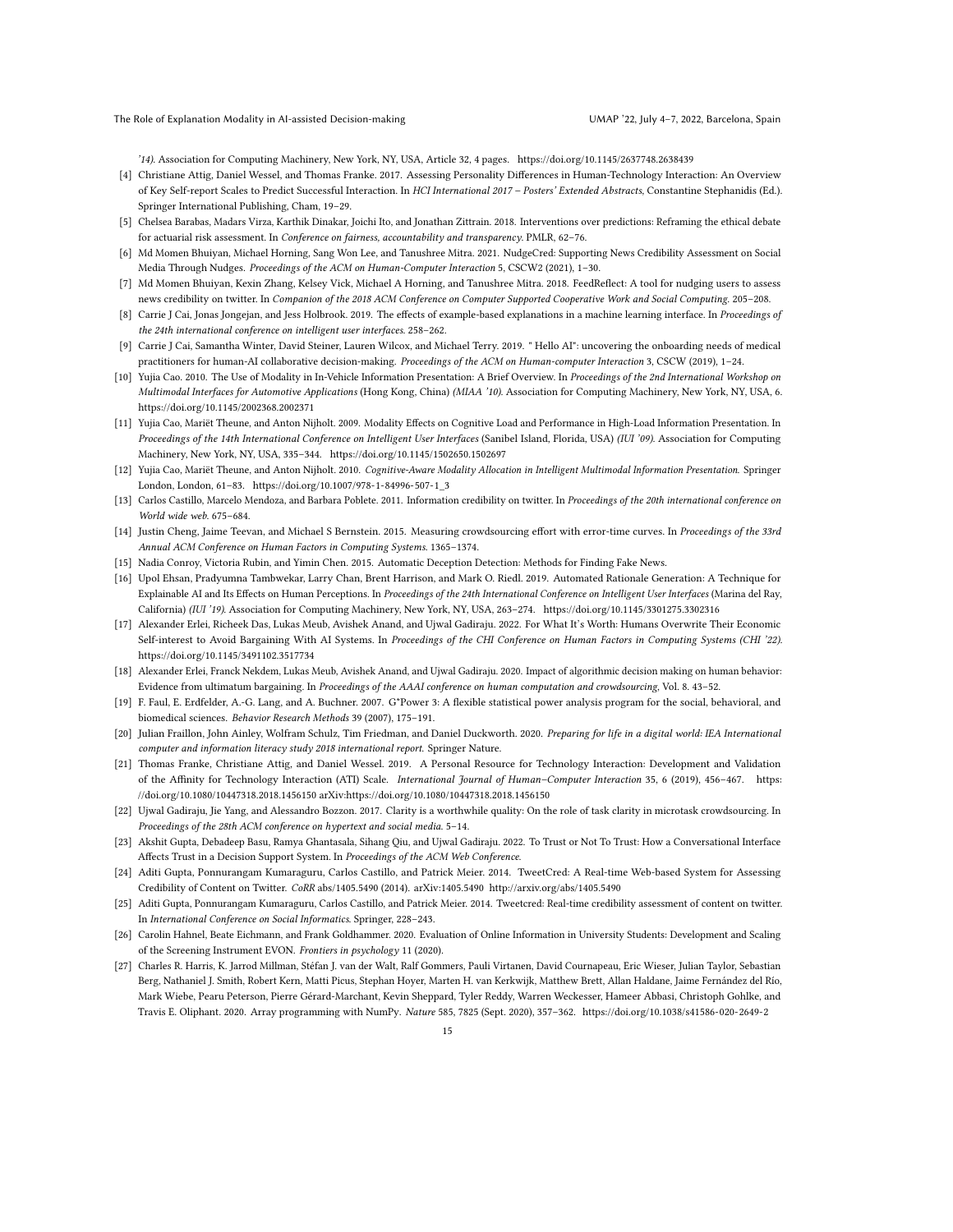- <span id="page-15-1"></span>[28] Gaole He and Ujwal Gadiraju. 2022. Walking on Eggshells: Using Analogies to Promote Appropriate Reliance in Human-AI Decision Making. In Proceedings of the Workshop on Trust and Reliance on AI-Human Teams at the ACM Conference on Human Factors in Computing Systems (CHI '22).
- <span id="page-15-14"></span>[29] Robert R. Hoffman and Gary Klein. 2017. Explaining Explanation, Part 1: Theoretical Foundations. IEEE Intelligent Systems 32, 3 (2017), 68–73. <https://doi.org/10.1109/MIS.2017.54>
- <span id="page-15-11"></span>[30] Oana Inel, Tomislav Duricic, Harmanpreet Kaur, Elisabeth Lex, and Nava Tintarev. 2021. Design Implications for Explanations: A Case Study on Supporting Reflective Assessment of Potentially Misleading Videos. Frontiers in artificial intelligence 4 (2021).
- <span id="page-15-20"></span>[31] Oana Inel, Nava Tintarev, and Lora Aroyo. 2020. Eliciting User Preferences for Personalized Explanations for Video Summaries. In Proceedings of the 28th ACM Conference on User Modeling, Adaptation and Personalization. 98–106.
- <span id="page-15-12"></span>[32] Farnaz Jahanbakhsh, Amy X Zhang, Adam J Berinsky, Gordon Pennycook, David G Rand, and David R Karger. 2021. Exploring lightweight interventions at posting time to reduce the sharing of misinformation on social media. Proceedings of the ACM on Human-Computer Interaction 5, CSCW1 (2021), 1–42.
- <span id="page-15-8"></span>[33] Srijan Kumar, Robert West, and Jure Leskovec. 2016. Disinformation on the Web: Impact, Characteristics, and Detection of Wikipedia Hoaxes. In Proceedings of the 25th International Conference on World Wide Web (Montréal, Québec, Canada) (WWW '16). International World Wide Web Conferences Steering Committee, Republic and Canton of Geneva, CHE, 591–602.<https://doi.org/10.1145/2872427.2883085>
- <span id="page-15-23"></span><span id="page-15-9"></span>[34] Moritz Körber. 2020. Theoretical considerations and development of a questionnaire to measure trust in automation.<osf.io/y3jn5>
- [35] David La Barbera, Kevin Roitero, Gianluca Demartini, Stefano Mizzaro, and Damiano Spina. 2020. Crowdsourcing Truthfulness: The Impact of Judgment Scale and Assessor Bias. In ECIR'20 Proceedings of the 42nd European Conference on Information Retrieval, Joemon M. Jose, Emine Yilmaz, João Magalhães, Pablo Castells, Nicola Ferro, Mário J. Silva, and Flávio Martins (Eds.). Springer International Publishing, Cham, 207–214. [https://doi.org/10.1007/978-3-030-45442-5\\_26](https://doi.org/10.1007/978-3-030-45442-5_26)
- <span id="page-15-16"></span>[36] Himabindu Lakkaraju, Ece Kamar, Rich Caruana, and Jure Leskovec. 2019. Faithful and Customizable Explanations of Black Box Models. In Proceedings of the 2019 AAAI/ACM Conference on AI, Ethics, and Society (Honolulu, HI, USA) (AIES '19). Association for Computing Machinery, New York, NY, USA, 131–138.<https://doi.org/10.1145/3306618.3314229>
- <span id="page-15-6"></span>[37] David M. J. Lazer, Matthew A. Baum, Yochai Benkler, Adam J. Berinsky, Kelly M. Greenhill, Filippo Menczer, Miriam J. Metzger, Brendan Nyhan, Gordon Pennycook, David Rothschild, Michael Schudson, Steven A. Sloman, Cass R. Sunstein, Emily A. Thorson, Duncan J. Watts, and Jonathan L. Zittrain. 2018. The science of fake news. Science 359, 6380 (2018), 1094–1096.<https://doi.org/10.1126/science.aao2998> arXiv[:https://www.science.org/doi/pdf/10.1126/science.aao2998](https://arxiv.org/abs/https://www.science.org/doi/pdf/10.1126/science.aao2998)
- <span id="page-15-17"></span>[38] Tao Lei, Regina Barzilay, and Tommi Jaakkola. 2016. Rationalizing Neural Predictions. In Proceedings of the 2016 Conference on Empirical Methods in Natural Language Processing. Association for Computational Linguistics, Austin, Texas, 107–117.<https://doi.org/10.18653/v1/D16-1011>
- <span id="page-15-2"></span>[39] Q Vera Liao, Daniel Gruen, and Sarah Miller. 2020. Questioning the AI: informing design practices for explainable AI user experiences. In Proceedings of the 2020 CHI Conference on Human Factors in Computing Systems. 1–15.
- <span id="page-15-3"></span>[40] Scott M Lundberg, Gabriel Erion, Hugh Chen, Alex DeGrave, Jordan M Prutkin, Bala Nair, Ronit Katz, Jonathan Himmelfarb, Nisha Bansal, and Su-In Lee. 2020. From local explanations to global understanding with explainable AI for trees. Nature machine intelligence 2, 1 (2020), 56-67.
- <span id="page-15-5"></span>[41] John Manoogian III and Buster Benson. 2020. The cognitive bias codex—180+ biases.
- <span id="page-15-4"></span>[42] Brent Mittelstadt, Chris Russell, and Sandra Wachter. 2019. Explaining explanations in AI. In Proceedings of the conference on fairness, accountability, and transparency. 279–288.
- <span id="page-15-15"></span>[43] Sina Mohseni, Niloofar Zarei, and Eric D. Ragan. 2020. A Multidisciplinary Survey and Framework for Design and Evaluation of Explainable AI Systems. arXiv[:1811.11839](https://arxiv.org/abs/1811.11839) [cs.HC]
- <span id="page-15-7"></span>[44] Preslav Nakov and Giovanni Da San Martino. 2021. Fake News, Disinformation, Propaganda, and Media Bias. Association for Computing Machinery, New York, NY, USA, 4862–4865.<https://doi.org/10.1145/3459637.3482026>
- <span id="page-15-18"></span>[45] Ingrid Nunes and Dietmar Jannach. 2017. A systematic review and taxonomy of explanations in decision support and recommender systems. User Modeling and User-Adapted Interaction 27, 3-5 (Oct 2017), 393–444.<https://doi.org/10.1007/s11257-017-9195-0>
- <span id="page-15-0"></span>[46] Ziad Obermeyer and Ezekiel J Emanuel. 2016. Predicting the future-big data, machine learning, and clinical medicine. The New England journal of medicine 375, 13 (2016), 1216.
- <span id="page-15-22"></span>[47] Heather O'Brien, Paul Cairns, and Mark Hall. 2018. A Practical Approach to Measuring User Engagement with the Refined User Engagement Scale (UES) and New UES Short Form. International Journal of Human-Computer Studies 112 (04 2018).<https://doi.org/10.1016/j.ijhcs.2018.01.004>
- <span id="page-15-21"></span>[48] Dong Huk Park, Lisa Anne Hendricks, Zeynep Akata, Anna Rohrbach, Bernt Schiele, Trevor Darrell, and Marcus Rohrbach. 2018. Multimodal Explanations: Justifying Decisions and Pointing to the Evidence. In 2018 IEEE Conference on Computer Vision and Pattern Recognition, CVPR 2018, Salt Lake City, UT, USA, June 18-22, 2018. Computer Vision Foundation / IEEE Computer Society, 8779–8788.<https://doi.org/10.1109/CVPR.2018.00915>
- <span id="page-15-13"></span>[49] Gordon Pennycook, Adam Bear, Evan T Collins, and David G Rand. 2020. The implied truth effect: Attaching warnings to a subset of fake news headlines increases perceived accuracy of headlines without warnings. Management Science 66, 11 (2020), 4944–4957.
- <span id="page-15-10"></span>[50] Kashyap Popat, Subhabrata Mukherjee, Jannik Strötgen, and Gerhard Weikum. 2017. Where the Truth Lies: Explaining the Credibility of Emerging Claims on the Web and Social Media. In Proceedings of the 26th International Conference on World Wide Web Companion (Perth, Australia) (WWW '17 Companion). International World Wide Web Conferences Steering Committee, Republic and Canton of Geneva, CHE, 1003–1012. <https://doi.org/10.1145/3041021.3055133>
- <span id="page-15-19"></span>[51] Kashyap Popat, Subhabrata Mukherjee, Jannik Strötgen, and Gerhard Weikum. 2018. CredEye: A Credibility Lens for Analyzing and Explaining Misinformation. In Companion Proceedings of the The Web Conference 2018 (Lyon, France) (WWW '18). International World Wide Web Conferences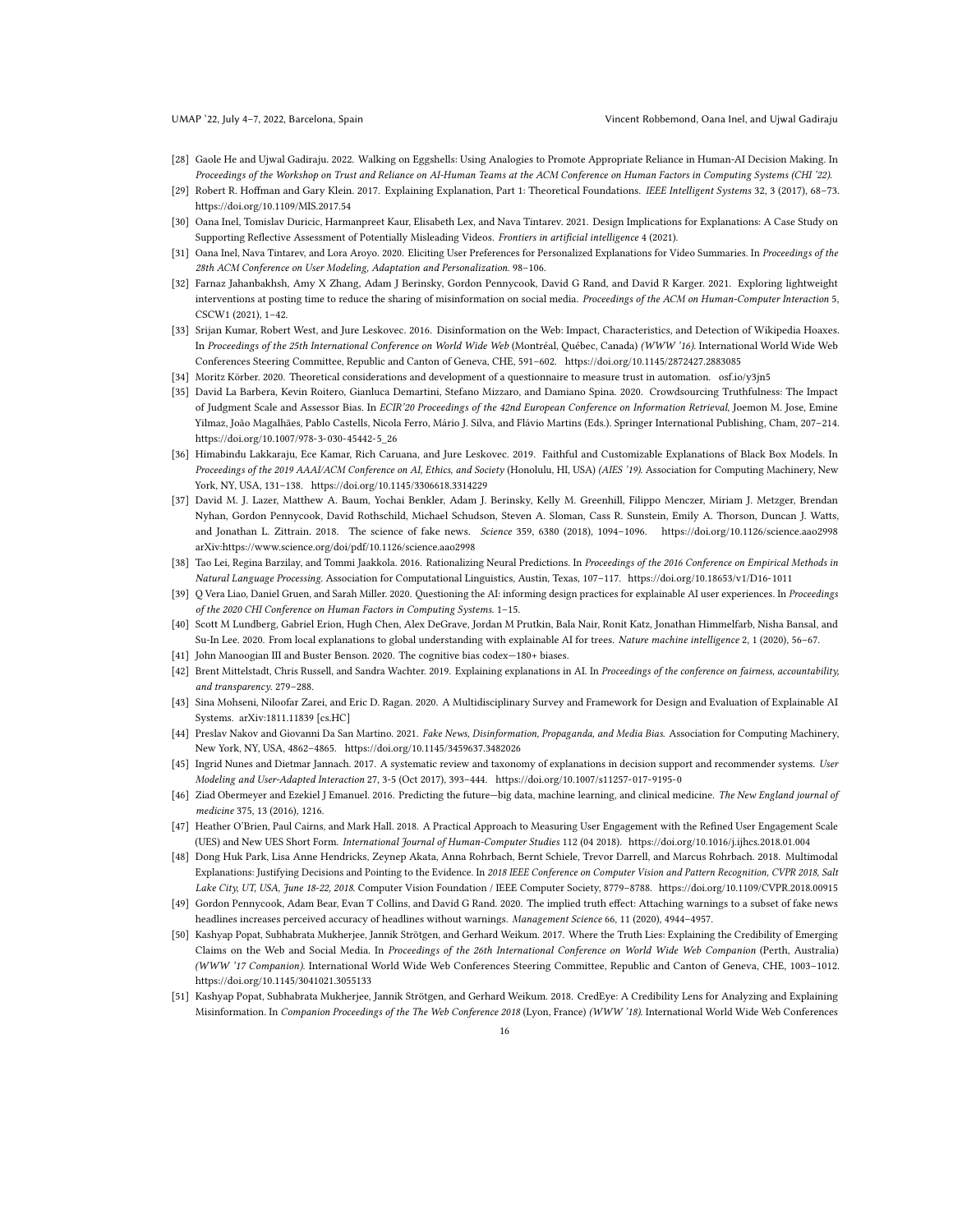The Role of Explanation Modality in AI-assisted Decision-making UMAP '22, July 4-7, 2022, Barcelona, Spain

Steering Committee, Republic and Canton of Geneva, CHE, 155–158.<https://doi.org/10.1145/3184558.3186967>

- <span id="page-16-6"></span>[52] Kashyap Popat, Subhabrata Mukherjee, Andrew Yates, and Gerhard Weikum. 2018. DeClarE: Debunking Fake News and False Claims using Evidence-Aware Deep Learning. In Proceedings of the 2018 Conference on Empirical Methods in Natural Language Processing. Association for Computational Linguistics, Brussels, Belgium, 22–32.<https://doi.org/10.18653/v1/D18-1003>
- <span id="page-16-5"></span>[53] Kevin Roitero, Michael Soprano, Shaoyang Fan, Damiano Spina, Stefano Mizzaro, and Gianluca Demartini. 2020. Can The Crowd Identify Misinformation Objectively? Proceedings of the 43rd International ACM SIGIR Conference on Research and Development in Information Retrieval (Jul 2020).<https://doi.org/10.1145/3397271.3401112>
- <span id="page-16-11"></span>[54] Joni Salminen, Ying-Hsang Liu, Sercan Şengün, João M Santos, Soon-gyo Jung, and Bernard J Jansen. 2020. The effect of numerical and textual information on visual engagement and perceptions of AI-driven persona interfaces. In Proceedings of the 25th International Conference on Intelligent User Interfaces. 357–368.
- <span id="page-16-20"></span>[55] Skipper Seabold and Josef Perktold. 2010. statsmodels: Econometric and statistical modeling with python. In 9th Python in Science Conference.
- <span id="page-16-8"></span>[56] Alison Marie Smith-Renner, Styliani Kleanthous Loizou, Jonathan Dodge, Casey Dugan, Min Kyung Lee, Brian Y Lim, Tsvi Kuflik, Advait Sarkar, Avital Shulner-Tal, and Simone Stumpf. 2021. TExSS: Transparency and Explanations in Smart Systems. In 26th International Conference on Intelligent User Interfaces - Companion (College Station, TX, USA) (IUI '21 Companion). Association for Computing Machinery, New York, NY, USA, 24–25. <https://doi.org/10.1145/3397482.3450705>
- <span id="page-16-17"></span>[57] John Sweller, Jeroen J. G. van Merrienboer, and Fred Paas. 2019. Cognitive Architecture and Instructional Design: 20Years Later. Educational Psychology Review 31, 2 (June 2019), 261–292.<https://doi.org/10.1007/s10648-019-09465-5> 11th International Cognitive Load Theory Conference (ICLTC), ICLTC2018 ; Conference date: 04-09-2018 Through 06-09-2018.
- <span id="page-16-18"></span>[58] John Sweller, Jeroen J. G. Van Merrienboer, and Fred Paas. 1998. Cognitive Architecture and Instructional Design. Educational Psychology Review 10 (09 1998), 251–.<https://doi.org/10.1023/a:1022193728205>
- <span id="page-16-12"></span>[59] Maxwell Szymanski, Martijn Millecamp, and Katrien Verbert. 2021. Visual, textual or hybrid: the effect of user expertise on different explanations. In 26th International Conference on Intelligent User Interfaces. 109–119.
- <span id="page-16-9"></span>[60] Nava Tintarev and Judith Masthoff. 2007. A Survey of Explanations in Recommender Systems. IEEE 23rd International Conference on Data Engineering Workshop, 801–810.<https://doi.org/10.1109/ICDEW.2007.4401070>
- <span id="page-16-10"></span>[61] Nava Tintarev and Judith Masthoff. 2015. Explaining Recommendations: Design and Evaluation. Springer US, Boston, MA, 353–382. [https:](https://doi.org/10.1007/978-1-4899-7637-6_10) [//doi.org/10.1007/978-1-4899-7637-6\\_10](https://doi.org/10.1007/978-1-4899-7637-6_10)
- <span id="page-16-0"></span>[62] Suzanne Tolmeijer, Ujwal Gadiraju, Ramya Ghantasala, Akshit Gupta, and Abraham Bernstein. 2021. Second chance for a first impression? Trust development in intelligent system interaction. In Proceedings of the 29th ACM Conference on User Modeling, Adaptation and Personalization. 77–87.
- <span id="page-16-13"></span>[63] Thi Ngoc Trang Tran, Müslüm Atas, Alexander Felfernig, Viet Man Le, Ralph Samer, and Martin Stettinger. 2019. Towards social choice-based explanations in group recommender systems. In Proceedings of the 27th ACM Conference on User Modeling, Adaptation and Personalization. 13–21.
- <span id="page-16-14"></span>[64] Chun-Hua Tsai and Peter Brusilovsky. 2019. Evaluating visual explanations for similarity-based recommendations: User perception and performance. In Proceedings of the 27th ACM Conference on User Modeling, Adaptation and Personalization. 22–30.
- <span id="page-16-21"></span>[65] Raphael Vallat. 2018. Pingouin: statistics in Python. Journal of Open Source Software 3, 31 (2018), 1026.<https://doi.org/10.21105/joss.01026>
- <span id="page-16-1"></span>[66] Elmira van den Broek, Anastasia Sergeeva, and Marleen Huysman. 2020. Hiring algorithms: An ethnography of fairness in practice. In 40th international conference on information systems, ICIS 2019. Association for Information Systems, 1–9.
- <span id="page-16-19"></span>[67] Pauli Virtanen, Ralf Gommers, Travis E. Oliphant, Matt Haberland, Tyler Reddy, David Cournapeau, Evgeni Burovski, Pearu Peterson, Warren Weckesser, Jonathan Bright, Stéfan J. van der Walt, Matthew Brett, Joshua Wilson, K. Jarrod Millman, Nikolay Mayorov, Andrew R. J. Nelson, Eric Jones, Robert Kern, Eric Larson, C J Carey, İlhan Polat, Yu Feng, Eric W. Moore, Jake VanderPlas, Denis Laxalde, Josef Perktold, Robert Cimrman, Ian Henriksen, E. A. Quintero, Charles R. Harris, Anne M. Archibald, Antônio H. Ribeiro, Fabian Pedregosa, Paul van Mulbregt, and SciPy 1.0 Contributors. 2020. SciPy 1.0: Fundamental Algorithms for Scientific Computing in Python. Nature Methods 17 (2020), 261–272. <https://doi.org/10.1038/s41592-019-0686-2>
- <span id="page-16-2"></span>[68] Jacky Visser, John Lawrence, and Chris Reed. 2020. Reason-Checking Fake News. Commun. ACM 63, 11 (oct 2020), 38–40. [https://doi.org/10.1145/](https://doi.org/10.1145/3397189) [3397189](https://doi.org/10.1145/3397189)
- <span id="page-16-3"></span>[69] Nguyen Vo and Kyumin Lee. 2018. The Rise of Guardians: Fact-Checking URL Recommendation to Combat Fake News. In The 41st International ACM SIGIR Conference on Research and Development in Information Retrieval (Ann Arbor, MI, USA) (SIGIR '18). Association for Computing Machinery, New York, NY, USA, 275–284.<https://doi.org/10.1145/3209978.3210037>
- <span id="page-16-7"></span>[70] Amber Walraven, Saskia Brand-Gruwel, and Henny PA Boshuizen. 2008. Information-problem solving: A review of problems students encounter and instructional solutions. Computers in Human Behavior 24, 3 (2008), 623–648.
- <span id="page-16-4"></span>[71] William Yang Wang. 2017. "Liar, Liar Pants on Fire": A New Benchmark Dataset for Fake News Detection. In Proceedings of the 55th Annual Meeting of the Association for Computational Linguistics (Volume 2: Short Papers). Association for Computational Linguistics, Vancouver, Canada, 422–426. <https://doi.org/10.18653/v1/P17-2067>
- <span id="page-16-15"></span>[72] Xinru Wang and Ming Yin. 2021. Are explanations helpful? a comparative study of the effects of explanations in ai-assisted decision-making. In 26th International Conference on Intelligent User Interfaces. 318–328.
- <span id="page-16-16"></span>[73] Fumeng Yang, Zhuanyi Huang, Jean Scholtz, and Dustin L Arendt. 2020. How do visual explanations foster end users' appropriate trust in machine learning?. In Proceedings of the 25th International Conference on Intelligent User Interfaces. 189–201.